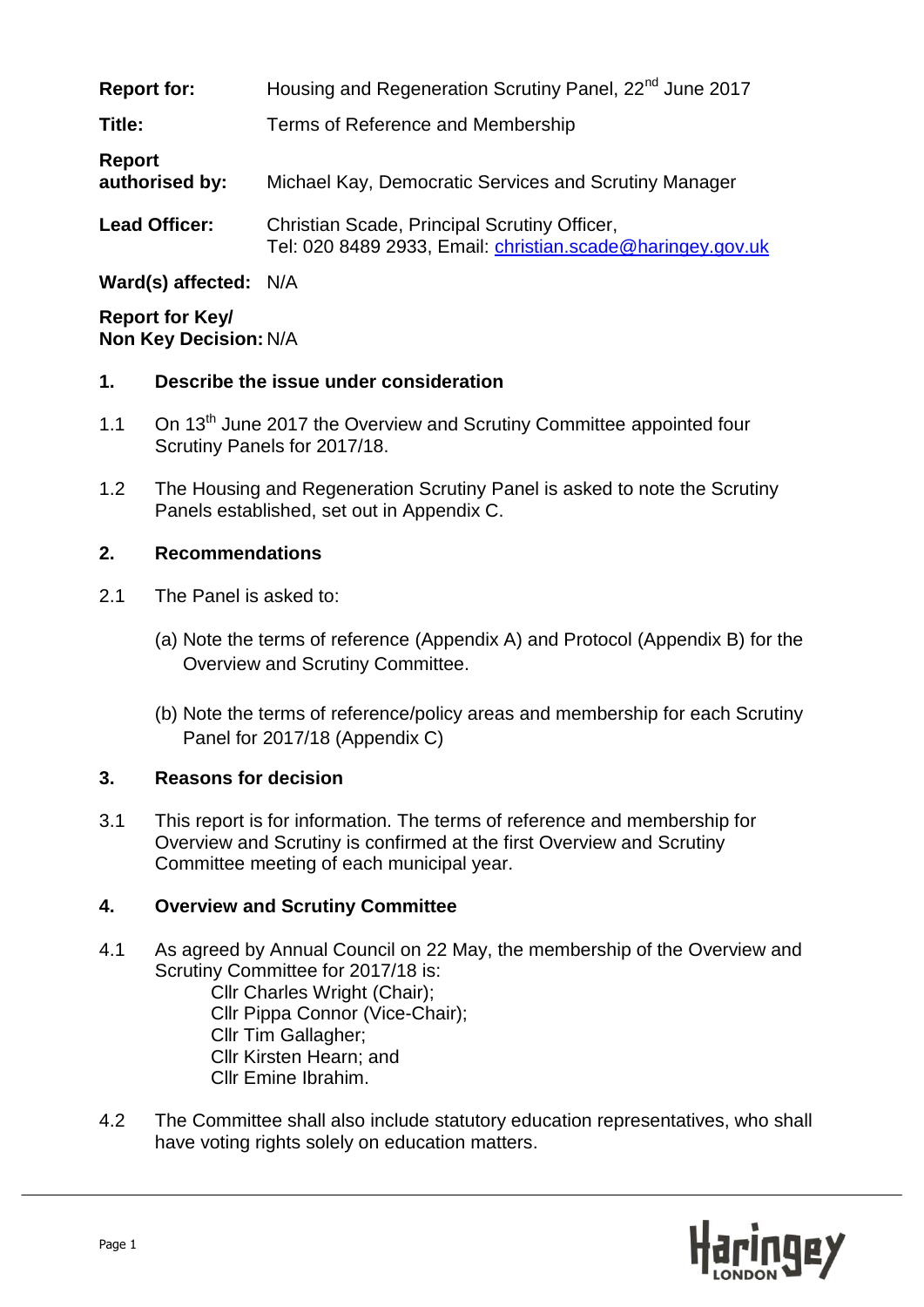- 4.3 The terms of reference and role of the OSC is set out in Part Two (Article 6), Part Three (Section B) and Part Four (Section G) of the Council's Constitution. Together, these specify key responsibilities for the Committee. This information is provided in full at Appendix A.
- 4.4 There is also a Protocol, outside the Constitution and provided at Appendix B, that sets out how the OSC is to operate.

#### **5. Scrutiny Panels**

- 5.1 Article 6 of the Constitution states the OSC shall appoint Scrutiny Panels in order to discharge the Overview and Scrutiny role.
- 5.2 The specific functions for any Scrutiny Panels established is outlined in Article 6 of the Constitution at 6.3 (b) and 6.3 (c). The procedure by which this operates is detailed in the Scrutiny Protocol:
	- The OSC shall establish four standing Scrutiny Panels, to examine designated public services.
	- The OSC shall determine the terms of reference for each Scrutiny Panel.
	- If there is any overlap between the business of the Panels, it is the responsibility of the OSC to resolve the issue.
	- Areas which are not covered by the four standing Scrutiny Panels shall be the responsibility of the main OSC.
	- The Chair of each Scrutiny Panel shall be a member of the OSC, as determined by the OSC at its first meeting.
	- It is intended that each Scrutiny Panel shall be comprised of between 3 and 7 backbench or opposition members, and be politically propionate as far as possible.
	- Each Scrutiny Panel shall be entitled to appoint up to three non-voting cooptees. The Children and Young People's Scrutiny Panel membership will include the statutory education representatives of OSC.
- 5.3 The membership for the four Scrutiny Panels for 2017/18 is listed below.

| <b>Scrutiny Panel</b>                                                         | <b>Membership</b>                                |  |  |  |
|-------------------------------------------------------------------------------|--------------------------------------------------|--|--|--|
| <b>Adults and Health</b>                                                      | Cllrs Connor (Chair), Adamou, Beacham,           |  |  |  |
|                                                                               | Berryman, Griffith, Mitchell, Ozbek              |  |  |  |
| Children and Young People                                                     | Cllrs Hearn (Chair), M Blake, Elliott, Mallett,  |  |  |  |
|                                                                               | Morris, Rice, plus the statutory education       |  |  |  |
|                                                                               | representatives of OSC                           |  |  |  |
| Environment and                                                               | Cllrs Gallagher (Chair), B Blake, Carter, Gunes, |  |  |  |
| <b>Community Safety</b>                                                       | Hare, Jogee, Stennett                            |  |  |  |
| Housing and Regeneration                                                      | Cllr Ibrahim (Chair), Bevan, Brabazon, Engert,   |  |  |  |
|                                                                               | J Mann, Newton, Waters                           |  |  |  |
| All Councillors (except Members of the Cabinet) may be members of the         |                                                  |  |  |  |
| Overview and Scrutiny Committee and the Scrutiny Review Panels. However,      |                                                  |  |  |  |
| no Member may be involved in scrutinising a decision in which he/she has been |                                                  |  |  |  |
| directly involved.                                                            |                                                  |  |  |  |

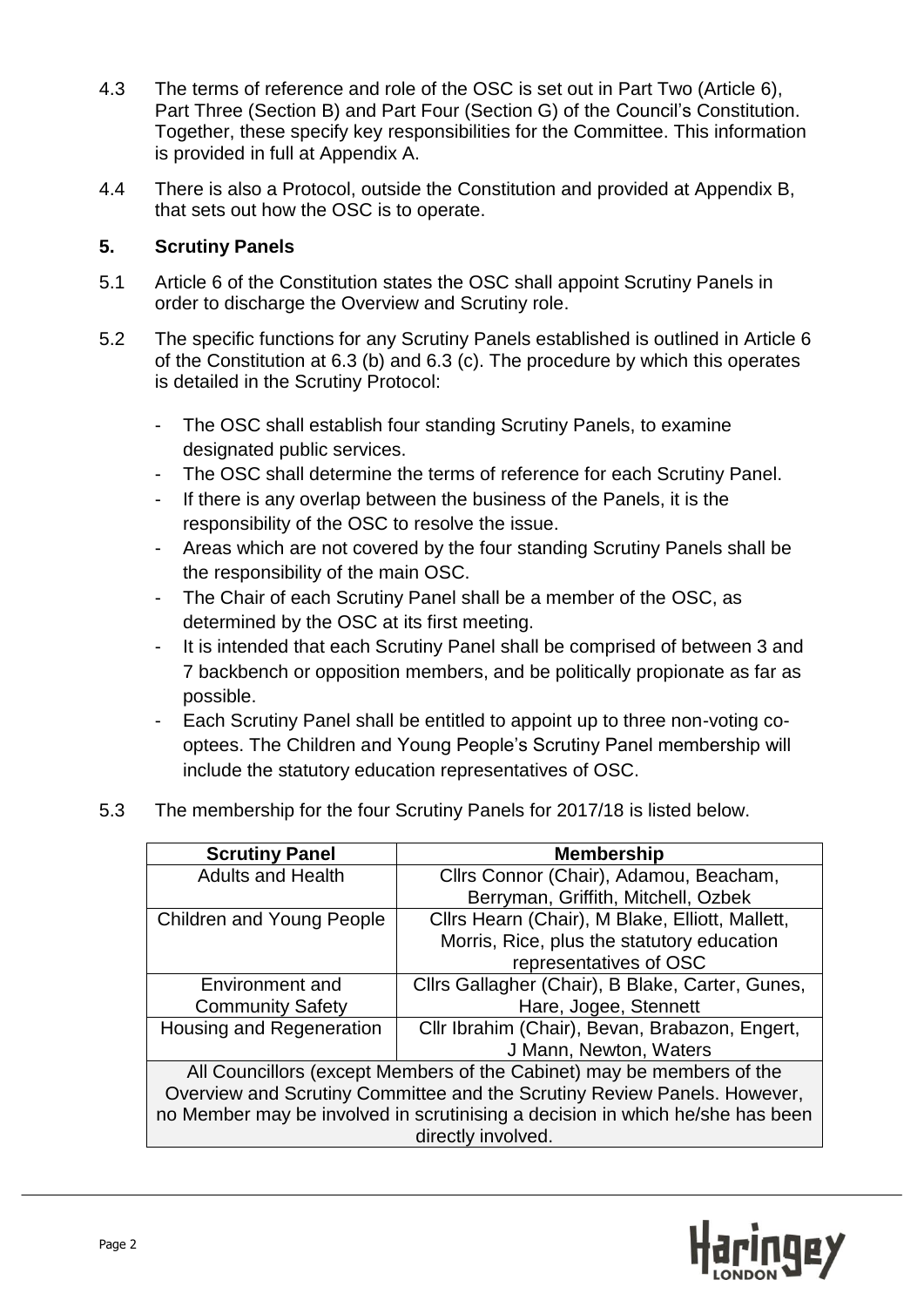5.4 In view of the changes to Cabinet Member Portfolios, noted by Council on 22 May, the policy areas to be covered by the four existing Scrutiny Panels have been updated. This information, together with the relevant Portfolio holders for each scrutiny body, is attached at Appendix C.

#### **6. Contribution to strategic outcomes**

6.1 The contribution scrutiny can make to strategic outcomes will be considered as part of its routine work.

### **7. Statutory Officers Comments**

#### **Finance and Procurement**

- 7.1 There are no direct financial implications arising from the recommendations set out in this report.
- 7.2 Should any of the work undertaken by Overview and Scrutiny generate recommendations with financial implications then these will be highlighted at that time.

#### **Legal**

- 7.3 The Assistant Director for Corporate Governance has been consulted on the contents of this report.
- 7.4 Under Section 21 (6) of the Local Government Act 2000, an Overview and Scrutiny Committee has the power to appoint one or more sub-committee to discharge any of its functions. The establishment of Scrutiny Panels by the Committee falls within this power and is in accordance with the requirements of the Council's Constitution.
- 7.5 Scrutiny Panels are non-decision making bodies and the work programme and any subsequent reports and recommendations that each scrutiny panel produces must be approved by the OSC. Such reports can then be referred to Cabinet or Council under agreed protocols.
- 7.6 The OSC can appoint two representatives to the North Central London Joint Health Overview and Scrutiny Committee. This is in accordance with the decision made by full Council on 22 March 2010 that the making of nominations to the Joint Health Committee be delegated to the Committee.

### **Equality**

- 7.7 The Council has a public sector equality duty under the Equalities Act (2010) to have due regard to:
	- Tackle discrimination and victimisation of persons that share the characteristics protected under S4 of the Act. These include the characteristics of age, disability, gender reassignment, marriage and civil partnership, pregnancy and maternity, race, religion or belief, sex (formerly gender) and sexual orientation;

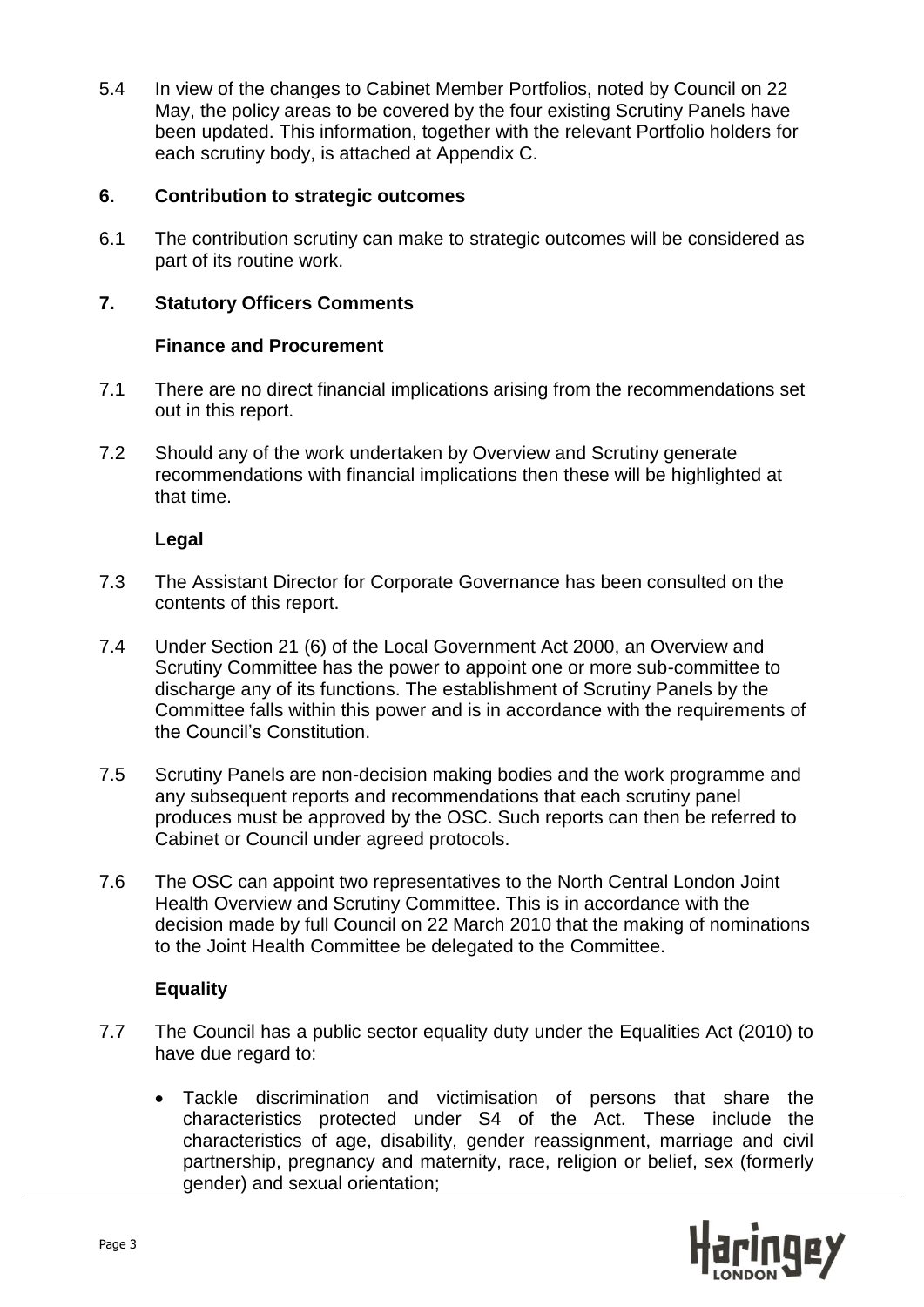- Advance equality of opportunity between people who share those protected characteristics and people who do not;
- Foster good relations between people who share those characteristics and people who do not.
- 7.8 The proposals outlined in this report relate to the membership and terms of reference for Overview and Scrutiny and carry no direct implications for the Council's general equality duty. However, the Panel should ensure that it addresses these duties by considering them within its work programme and those of its panels, as well as individual pieces of work. This should include considering and clearly stating;
	- How policy issues impact on different groups within the community, particularly those that share the nine protected characteristics;
	- Whether the impact on particular groups is fair and proportionate;
	- Whether there is equality of access to services and fair representation of all groups within Haringey;
	- Whether any positive opportunities to advance equality of opportunity and/or good relations between people, are being realised.
- 7.9 The Panel should ensure that equalities comments are based on evidence. Wherever possible this should include demographic and service level data and evidence of residents/service-users views gathered through consultation.

#### **8. Use of Appendices**

Appendix A Part Two (Article 6), Part Three (Section B), and Part Four (Section G) of the Constitution of the London Borough of Haringey

Appendix B Scrutiny Protocol

Appendix C Overview & Scrutiny Remits and Membership 2017/18

#### **9. Local Government (Access to Information) Act 1985**

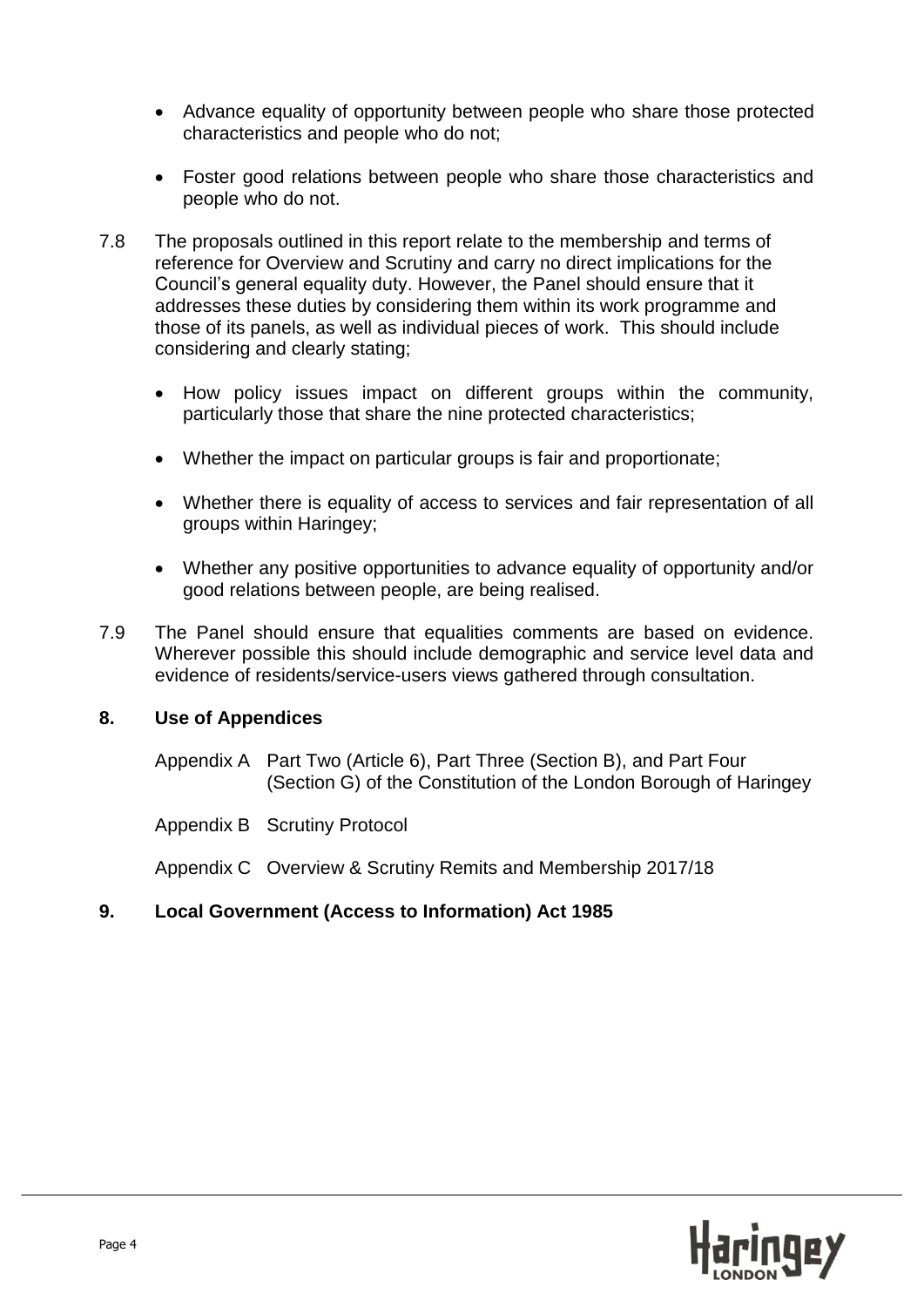# **PART TWO – ARTICLES OF THE CONSTITUTION**

Last updated 18 July 2016

### **Article 6 - Overview and Scrutiny**

### **6.01 Terms of reference**

The Council will appoint an Overview and Scrutiny Committee to discharge the functions conferred by section 9F of the Local Government Act 2000, the Health & Social Care Act 2001 and the NHS Reform & Health Professionals Act 2002.

### **6.02. General role**

Within its terms of reference, the Overview and Scrutiny Committee may:

- (a) Exercise an overview of the forward plan;
- (b) Review or scrutinise decisions made or actions taken in connection with the discharge of any of the Cabinet's or Council"s functions;
- (c) Make reports and recommendations to the full Council, the Cabinet or relevant non-Executive Committee in connection with the discharge of any functions;
- (d) Make reports or recommendations on matters affecting the area or its inhabitants;
- (e) Exercise the right to call-in, for reconsideration, key decisions made but not yet implemented by the Executive;
- (f) Receive the reports and recommendations of its commissioned Scrutiny Review Panels; and
- (g) In accordance with statutory regulations to review and scrutinise matters relating to the health service within the Authority's area and to make reports and recommendations thereon to local NHS bodies;
- (h) Enter into or appoint such joint overview and scrutiny committees that include the London Borough of Haringey and other boroughs for the purpose of responding to consultation by NHS bodies on proposals for substantial variation or development in the provision of health services as required by The Local Authority (Public Health, Health and Wellbeing Boards and Health Scrutiny) Regulations 2013.

### **6.03 Specific functions**

**(a) Scrutiny Review Panels.**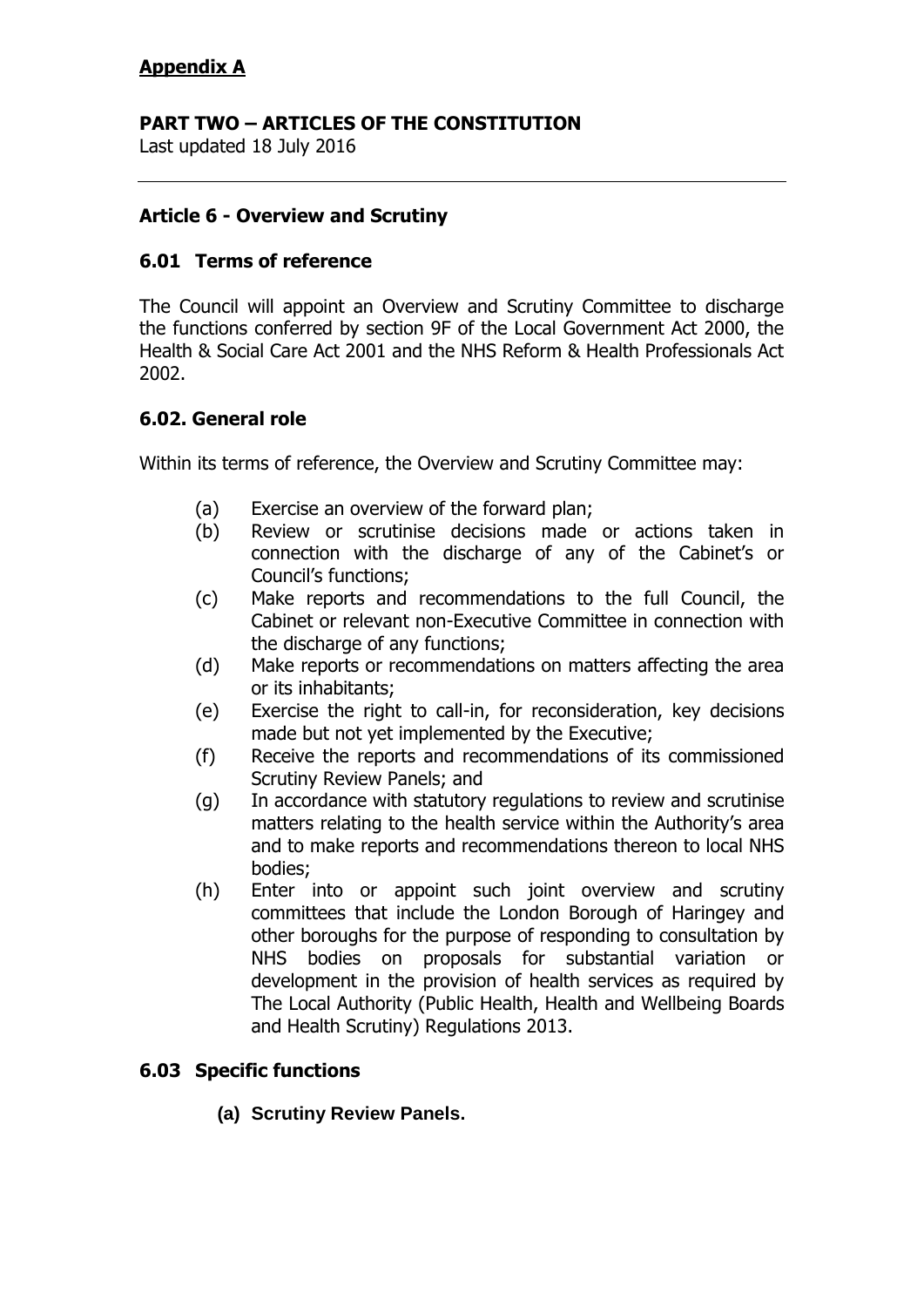The Overview and Scrutiny Committee shall appoint Scrutiny Review Panels in order to discharge the Overview and Scrutiny role for designated public services and will co-ordinate their respective roles.

### **(b) Policy development and review.**

The Overview and Scrutiny Committee and any Scrutiny Review Panels it may establish may:

- (i) Assist the Council and the Cabinet in the development of its budget and policy framework by in-depth analysis of policy issues;
- (ii) Conduct research, community and other consultation in the analysis of policy issues and possible options;
- (iii) Consider and implement mechanisms to encourage and enhance community participation in the development of policy options;
- (iv) Question members of the Cabinet and chief officers about their views on issues and proposals affecting the area; and
- (v) Liaise with other external organisations operating in the area, whether national, regional or local, to ensure that the interests of local people are enhanced by collaborative working.

### **(c) Scrutiny.**

The Overview and Scrutiny Committee and any Scrutiny Review Panels it may establish may:

- (i) Review and scrutinise the decisions made by and performance of the Cabinet and council officers both in relation to individual decisions and over time;
- (ii) Review and scrutinise the performance of the Council in relation to its policy objectives, performance targets and/or particular service areas;
- (iii) Question members of the Cabinet and chief officers about their decisions and performance, whether generally in comparison with service plans and targets over a period of time, or in relation to particular decisions, initiatives or projects;
- (iv) Make recommendations to the Cabinet or relevant nonexecutive Committee arising from the outcome of the scrutiny process;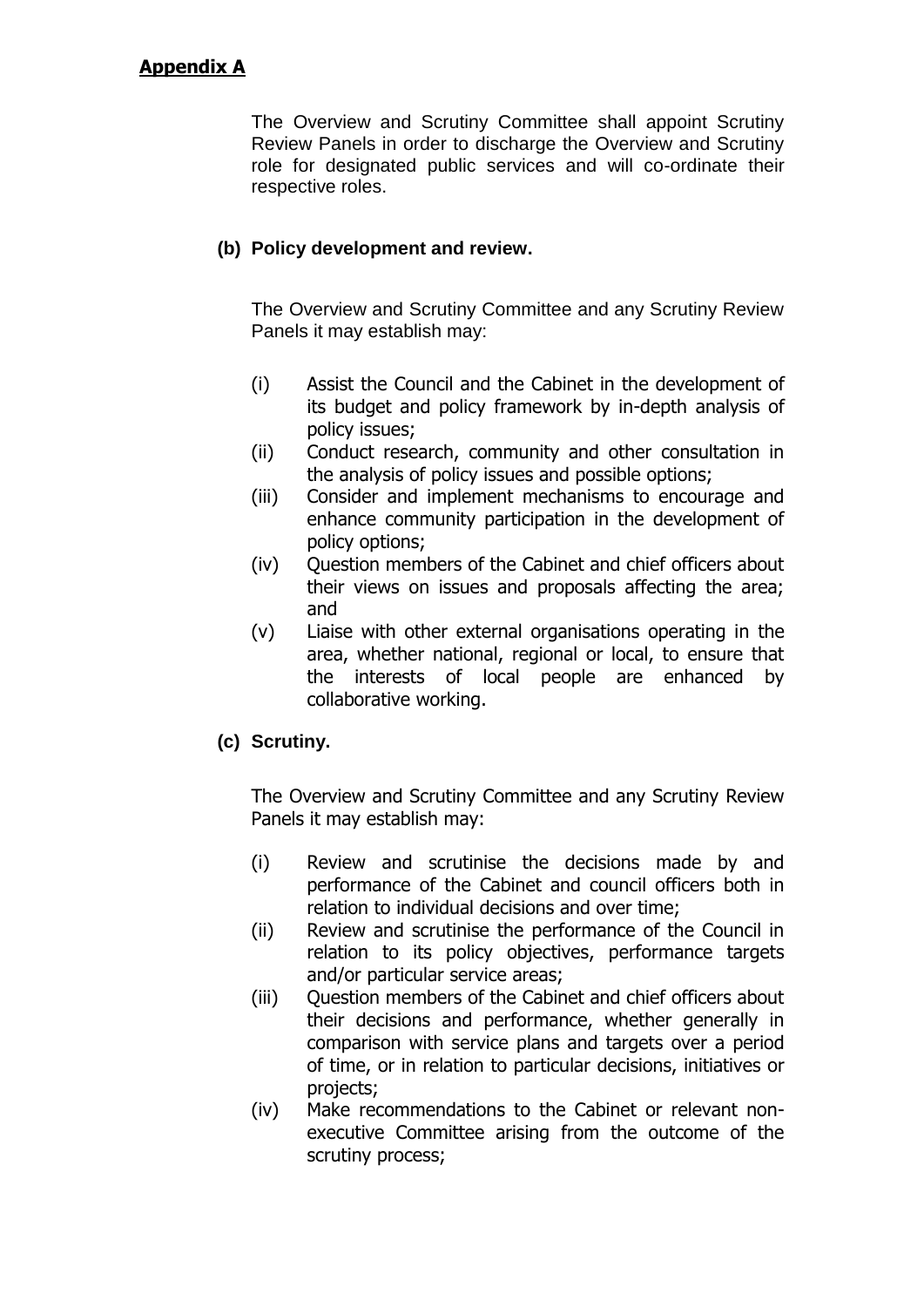- (v) Review and scrutinise the performance of other public bodies in the area and invite reports from them by requesting them to address the overview and scrutiny committee and local people about their activities and performance; and
- (vi) Question and gather evidence from any person (with their consent).

#### **(d) Finance**

Overview and Scrutiny Committee may exercise overall responsibility for the finances made available to them.

### **(e) Annual report.**

Overview and Scrutiny Committee must report annually to full Council on their workings and make recommendations for future work programmes and amended working methods if appropriate.

#### **6.04 Proceedings of Overview and Scrutiny Committee**

The Overview and Scrutiny Committee and any Scrutiny Review Panels it may establish will conduct their proceedings in accordance with the Overview and Scrutiny Procedure Rules set out in Part 4 of this Constitution.

#### **6.05 Votes of No Confidence**

The Chair of the Overview and Scrutiny Committee or the Chair of a Scrutiny Review Panel shall cease to hold that office as a Scrutiny member if a vote of no confidence, of which notice appears on the agenda, is carried at the meeting of the relevant body. The responsibilities of that member shall be carried out by the relevant Vice-Chair until such time as a subsequent meeting of that body has been notified of the appointment of a replacement or the reappointment of the member concerned. In the event of all members of the Overview and Scrutiny Committee having been removed from office in this way at any time, Scrutiny functions shall in the interim be carried out by Full Council.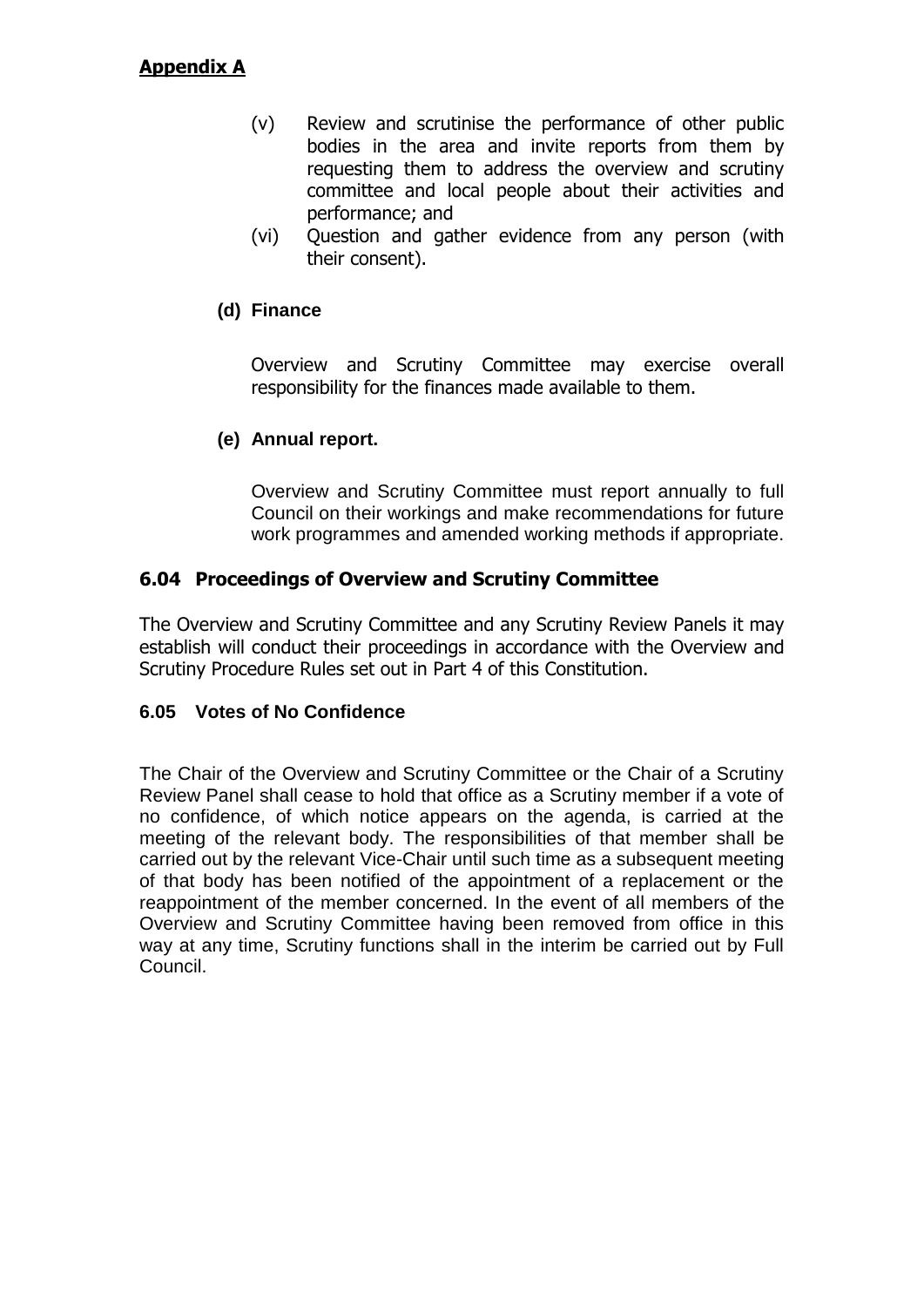### **PART THREE – RESPONSIBILITY FOR FUNCTIONS SECTION B**

Last updated 18 July 2016

### **SECTION 2 – COMMITTEES**

The following shall be committees of the Council and they shall have the membership as described in the Appointments of Committees, Sub-Committees, Panels, etc (as approved by the Annual Meeting):

- **1. The Corporate Committee**
- **2. Combined Pensions Committee and Board**
- **3. Staffing and Remuneration Committee**
- **4. Overview and Scrutiny Committee**
- **5. Standards Committee**
- **6. Alexandra Palace and Park Board**
- **7. The Regulatory Committee**
- **8. The Health and Wellbeing Board**

### **4. Overview and Scrutiny Committee**

The Overview and Scrutiny Committee may:

- (a) exercise an overview of the forward plan;
- (b) review or scrutinise decisions made or actions taken in connection with the discharge of any of the Cabinet's or Council's functions;

\_\_\_\_\_\_\_\_\_\_\_\_\_\_\_\_\_\_\_\_\_\_\_\_\_\_\_\_\_\_\_\_\_\_\_\_\_\_\_\_\_\_\_\_\_\_\_\_\_\_\_\_\_\_\_\_\_\_

- (c) make reports and recommendations to the full Council, the Cabinet or relevant non-Executive Committee in connection with the discharge of any functions;
- (d) make reports or recommendations on matters affecting the area or its inhabitants;
- (e) exercise the right to call-in, for reconsideration, key decisions made but not yet implemented by the Cabinet;
- (f) receive the reports and recommendations of its Scrutiny Review Panels;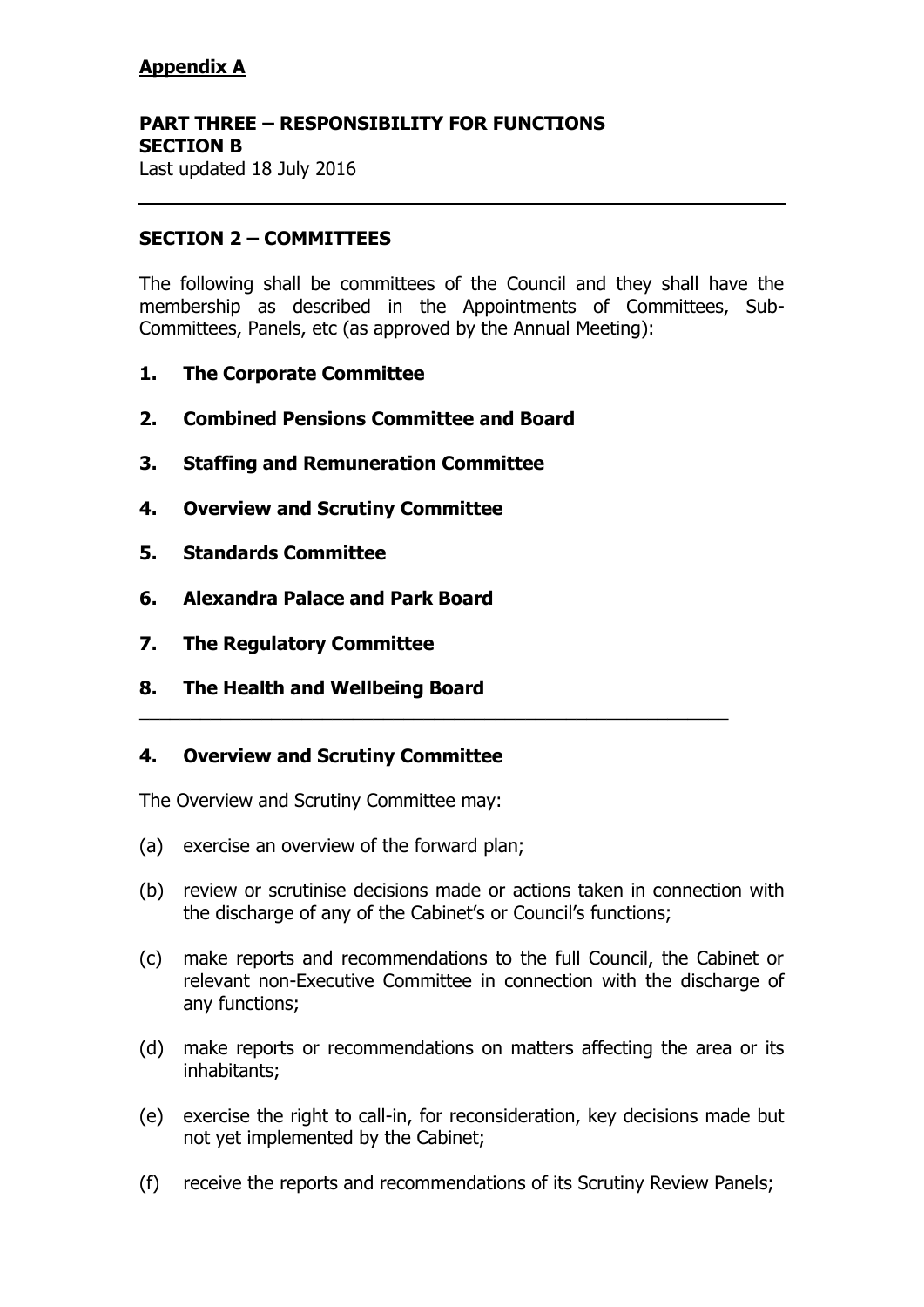- (g) in accordance with statutory regulations to review and scrutinise matters relating to the health service and all NHS funded services within the Authority's area and to make reports and recommendations thereon to local NHS and NHS funded bodies;
- (h) enter into or appoint such joint overview and scrutiny committees that include the London Borough of Haringey and other boroughs for the purpose of responding to consultation by NHS bodies on proposals for substantial variation or development in the provision of health services as required by The Local Authority (Public Health, Health and Wellbeing Boards and Health Scrutiny) Regulations 2013;
- (i) review or scrutinise decisions made, or other action taken, in connection with the discharge by the responsible partner authorities of their crime and disorder functions;
- (j) make reports or recommendations to the Cabinet or full Council where appropriate with respect to the discharge of the crime and disorder functions by the responsible partner authorities;
- (k) make arrangements which enable any Councillor who is not a Committee Member to refer any crime and disorder matter to the Committee under the Councillor Call for Action procedure; and
- (l) make arrangements which enable any Councillor who is not a Committee Member to refer to the Committee any local government matter which is relevant to the functions of the Committee under the Councillor Call for Action procedure.
- (m) there is a Protocol outside this Constitution setting out how the Overview and Scrutiny Committee is to operate. The Protocol shall be applied in a manner consistent with the Committee Procedure Rules in Part 4 and any issue on procedure at the meeting shall be subject to the ruling of the Chair. The Protocol can be amended by the written agreement of the Leaders of the Political Groups on the Council.
- (o) to appoint two representatives to the standing Joint Health Overview and Scrutiny Committee for North Central London. (Since this appointment is for only two Members to the Joint Committee, the "political proportionality" rules in the Local Government and Housing Act 1989 do not apply.)

### **SECTION 3 - SUB-COMMITTEES AND PANELS**

The following bodies shall be created as Sub-Committees of the relevant Committee of the Council under which they are listed. Bodies described as "Panels" are Sub-Committees unless otherwise stated. Sub-Committees shall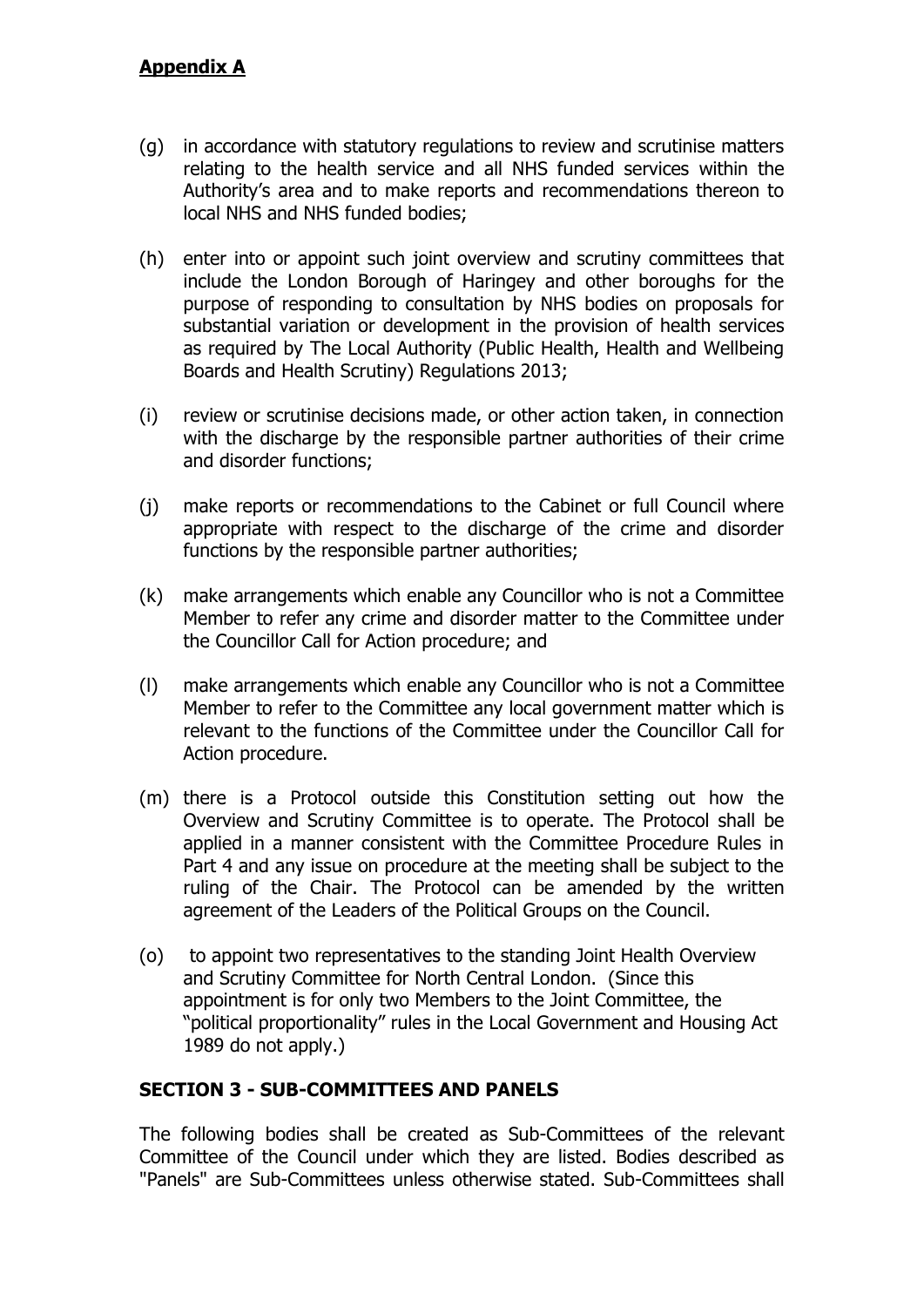report to their parent bodies and they shall have the membership as described in the Appointments of Non-Executive Committees, Sub-Committees, Panels, etc as approved by the Annual Meeting.

### **2. Under Overview and Scrutiny Committee**

### **2.1 Scrutiny Review Panels**

- (a) To carry out scrutiny processes relevant to particular services as determined by Overview and Scrutiny Committee and within the parameters, protocols and procedures agreed by Overview and Scrutiny Committee for all Scrutiny Review Panels.
- (b) Within these scrutiny processes to request and receive submissions, information and answers to questions from Cabinet Members, officers and other senior employees of the Council, service users, external experts and relevant members of the public.
- (c) To refer the findings/recommendations in the form of a written report, with the approval of the Overview and Scrutiny Committee, to The Cabinet and/or the Council as appropriate.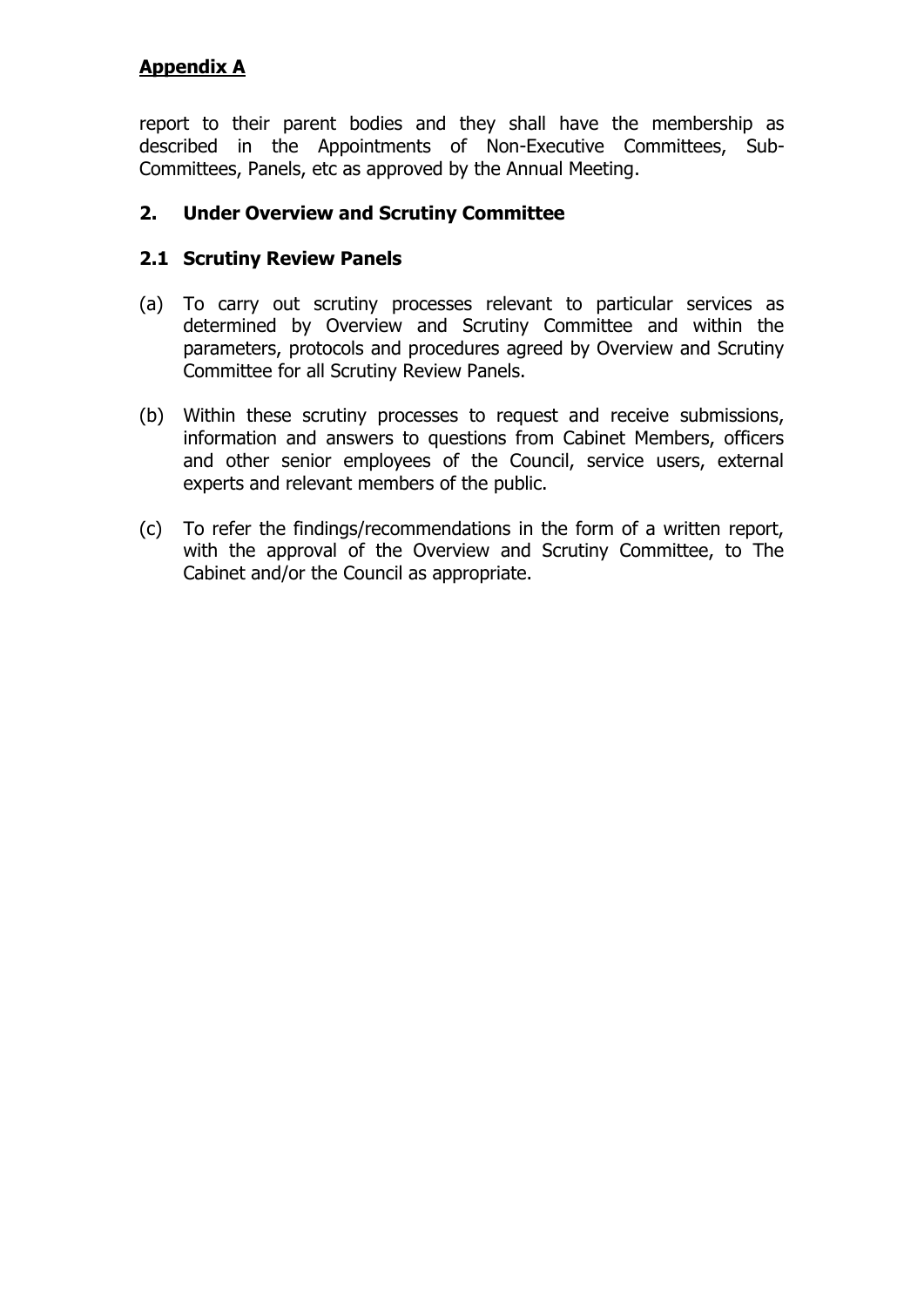# **PART FOUR – RULES OF PROCEDURE SECTION G – OVERVIEW & SCRUTINY PROCEDURE RULES**

Last updated 21 July 2014

#### **1. The arrangements for Overview and Scrutiny**

- 1.1 The Council will have one Overview and Scrutiny Committee, which will have responsibility for all overview and scrutiny functions on behalf of the Council.
- 1.2 The terms of reference of the Overview and Scrutiny Committee will be:
	- (i) The performance of all overview and scrutiny functions on behalf of the Council.
	- (ii) The appointment of Scrutiny Review Panels, with membership that reflects the political balance of the Council.
	- (iii) To determine the terms of reference of all Scrutiny Review Panels.
	- (iv) To receive reports from local National Health Service bodies on the state of health services and public health in the borough area.
	- (v) To enter into or appoint such joint overview and scrutiny committees that include the London Borough of Haringey and other boroughs for the purpose of responding to consultation by NHS bodies on proposals for substantial variation or development in the provision of health services as required by The Local Authority (Public Health, Health and Wellbeing Boards and Health Scrutiny) Regulations 2013.
	- (vi) To monitor the effectiveness of the Council"s Forward Plan.
	- (vii) To receive all appropriate performance management and budget monitoring information.
	- (viii) To approve a programme of future overview and scrutiny work so as to ensure that the Overview and Scrutiny Committee's and Scrutiny Review Panels' time is effectively and efficiently utilised;
	- (ixi) To consider all requests for call-in and decide whether to call-in a key decision, how it should be considered and whether to refer the decision to the Cabinet or to Council.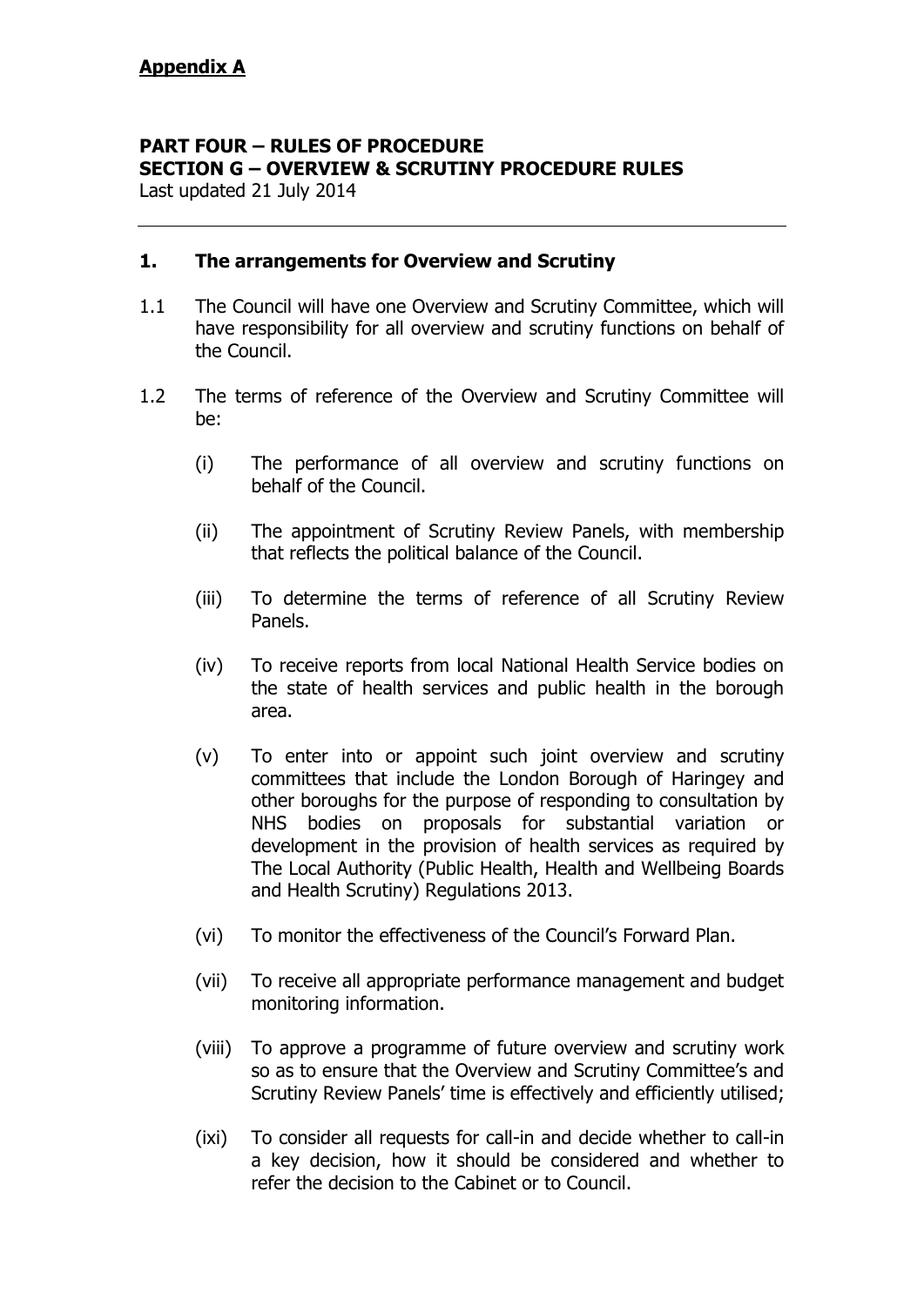- (x) To monitor the effectiveness of the Call-in procedure.
- (xi) To review and scrutinise action taken by partner authorities in discharge of crime and disorder functions and to make reports and recommendations to Cabinet and Council on these.
- (xii) To make arrangements which enable any Councillor who is not a Committee Member to refer any local government matter, or any crime and disorder matter, to the Committee under the Councillor Call for Action Procedure.
- (xiii) To ensure that referrals from Overview and Scrutiny Committee to the Cabinet either by way of report or call-in are managed efficiently, and
- (xiv) To ensure community and voluntary sector organisations, users of services and others are appropriately involved in giving evidence to the Overview and Scrutiny Committee or relevant Scrutiny Review Panel.
- 1.3 The Overview and Scrutiny Committee may establish a number of Scrutiny Review Panels:
	- (i) Scrutiny Reviews Panels are appointed to examine designated Council services. Scrutiny Review Panels will refer their findings/ recommendations in the form of a written report, with the approval of the Overview and Scrutiny Committee, to the Cabinet and/or the Council as appropriate.
	- (ii) Scrutiny Review Panels will analyse submissions, request and analyse any additional information, and question the Cabinet Member(s), relevant Council officers, local stakeholders, and where relevant officers and/or board members of local NHS bodies or NHS funded bodies.
	- (iii) Subject to the approval of the Overview and Scrutiny Committee, Scrutiny Review Panels will be able to appoint external advisors and/or to commission specific pieces of research if this is deemed necessary.
	- (iv) Scrutiny Review Panels should make every effort to work by consensus; however, in exceptional circumstances Members may submit minority reports.
	- (v) Prior to publication, draft reports will be sent to the relevant chief officers or where relevant officers of the National Health Service for checking for inaccuracies and the presence of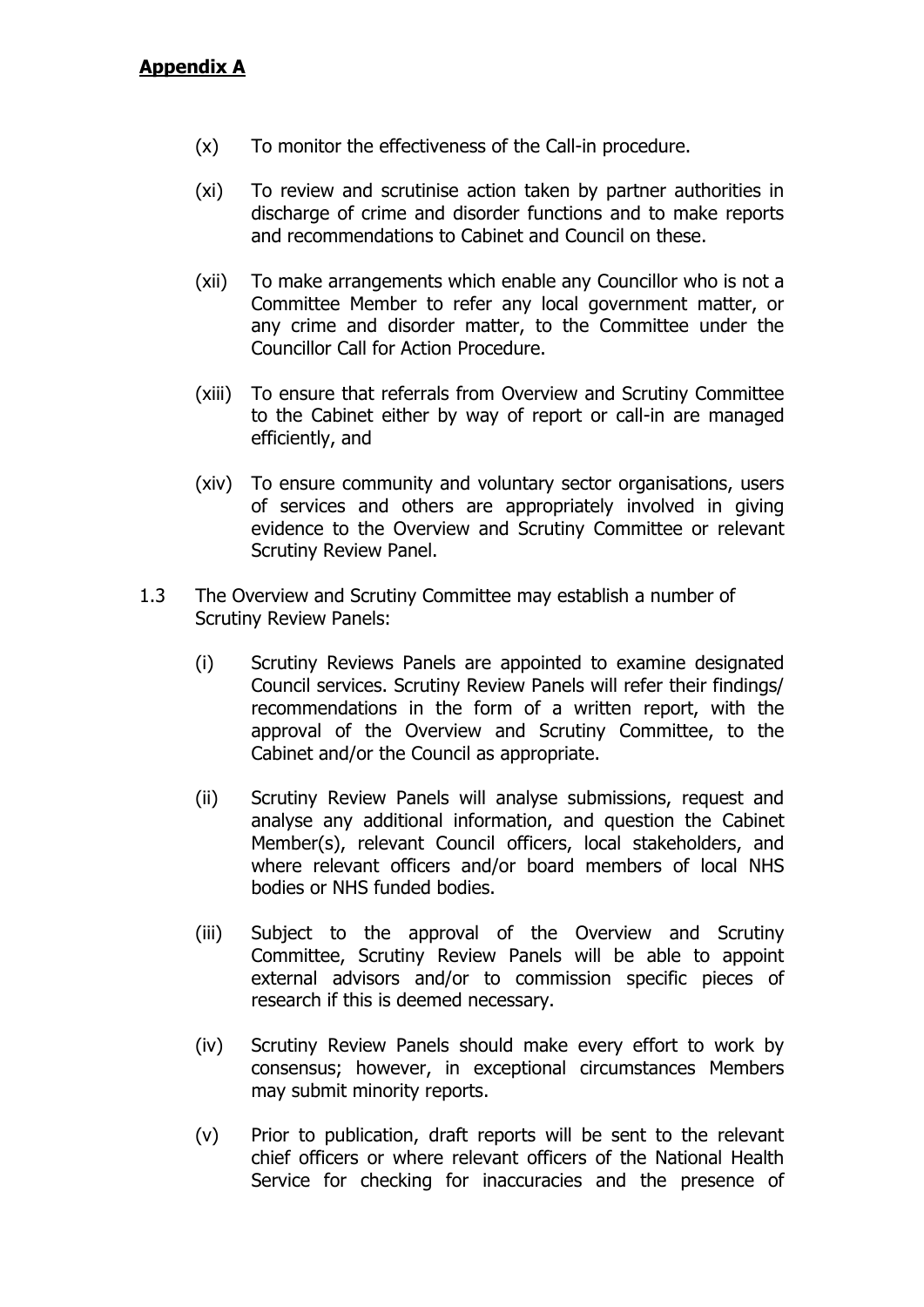exempt and/or confidential information; Scrutiny Review Panel members will revisit any conclusions drawn from disputed information;

- (vi) Following approval by the Overview and Scrutiny Committee, final reports and recommendations will be presented to the next available Cabinet meeting together with an officer report where appropriate. The Cabinet will consider the reports and formally agree their decisions.
- (vii) Following approval by the Overview and Scrutiny Committee, reports on NHS, non-executive or regulatory matters will be copied to the Cabinet for information.
- (viii) At the Cabinet meeting to receive the final report and recommendations, the Chair of the Overview and Scrutiny Committee or the Chair of the Scrutiny Review Panel may attend and speak.
- (ix) After an appropriate period, post implementation, Overview and Scrutiny Committee will carry out a follow up review to determine if the recommendations had the intended outcomes and to measure any improvements.
- 1.4 When Scrutiny Review Panels report on non-executive or regulatory functions the above rules apply, except the references to The Cabinet shall be taken as reference to the relevant non-executive body.
- 1.5 The Overview and Scrutiny Committee shall undertake scrutiny of the Council"s budget through a Budget Scrutiny process. The procedure by which this operates is detailed in the Protocol covering the Overview and Scrutiny Committee.
- 1.6 All Overview and Scrutiny meetings shall take place in public (except where exempt or confidential matters are considered).
- 1.7 The Overview and Scrutiny function should not be seen as an alternative to established disciplinary, audit or complaints mechanisms and should not interfere with or pre-empt their work.

#### **2. Membership of the Overview and Scrutiny Committee and Scrutiny Review Panels**

2.1 All Councillors (except Members of the Cabinet) may be members of the Overview and Scrutiny Committee and the Scrutiny Review Panels. However, no Member may be involved in scrutinising a decision in which he/she has been directly involved.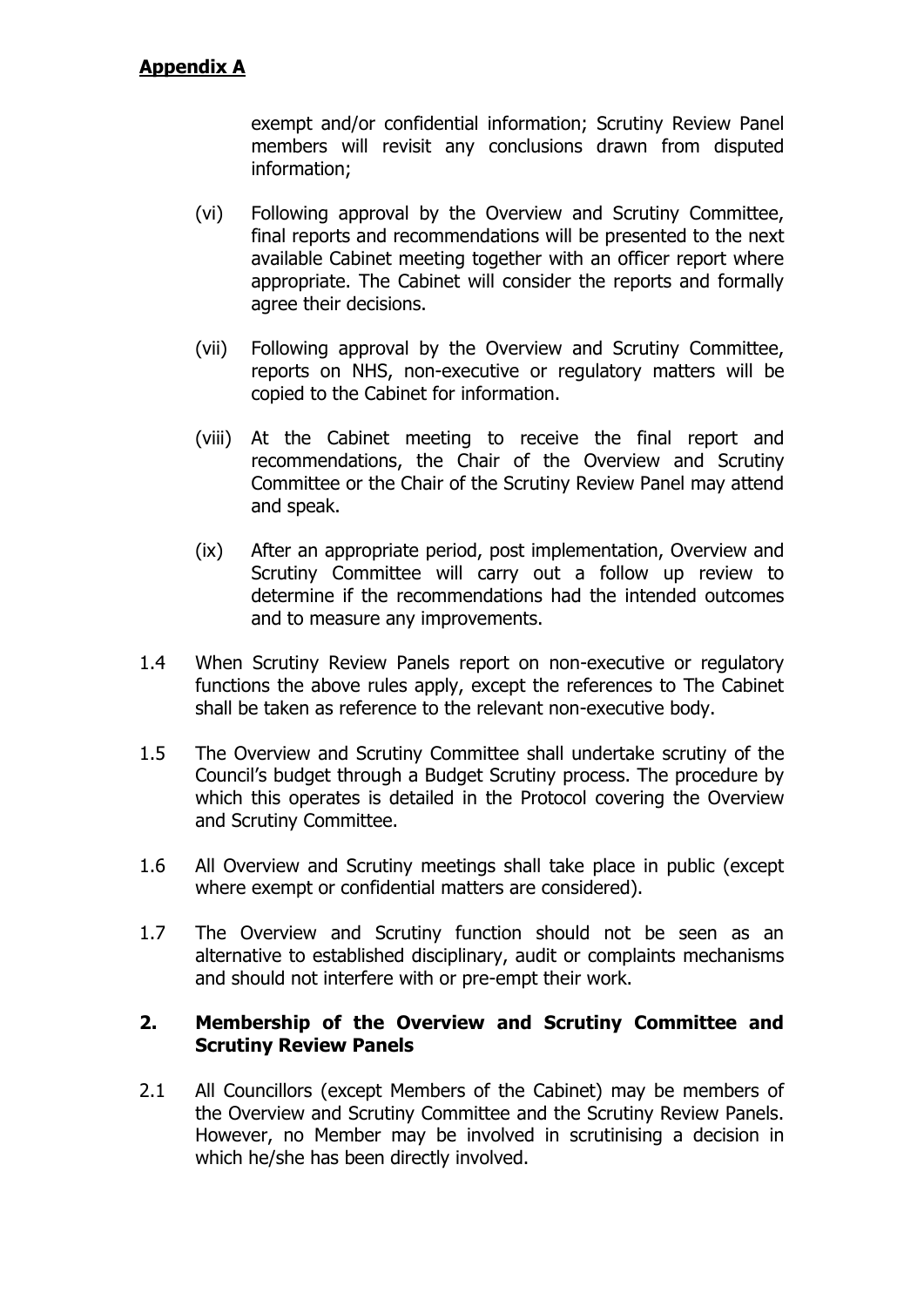2.2 The membership of the Overview and Scrutiny Committee and Scrutiny Review Panels shall, as far as is practicable, be in proportion to the representation of different political groups on the Council.

# **3. Co-optees**

- 3.1 Each Scrutiny Review Panel shall be entitled to appoint up to three people as non-voting co-optees.
- 3.2 Statutory voting non-Councillor members of Overview and Scrutiny Committee will be paid an allowance in accordance with the Members" Allowances Scheme in Part 6 of this Constitution.

### **4. Education representatives**

- 4.1 The Overview and Scrutiny Committee and the Scrutiny Review Panel whose terms of reference relate to education functions that are the responsibility of the Cabinet, shall include in its membership the following representatives:
	- (i) At least one Church of England diocesan representative (voting).
	- (ii) At least one Roman Catholic diocesan representative (voting).
	- (iii) 2 parent governor representatives (voting).

These voting representatives will be entitled to vote where the Overview and Scrutiny Committee or the Scrutiny Review Panel is considering matters that relate to relevant education functions. If the Overview and Scrutiny Committee or Scrutiny Review Panel is dealing with other matters, these representatives shall not vote on those matters though they may stay in the meeting and speak at the discretion of the Chair. The Overview and Scrutiny Committee and Scrutiny Review Panel will attempt to organise its meetings so that relevant education matters are grouped together.

### **5. Meetings of the Overview and Scrutiny Committee and Scrutiny Review Panels**

- 5.1 In addition to ordinary meetings of the Overview and Scrutiny Committee, extraordinary meetings may be called from time to time as and when appropriate. An Overview and Scrutiny Committee meeting may be called by the Chair of the Overview and Scrutiny Committee after consultation with the Chief Executive, by any two Members of the Committee or by the proper officer if he/she considers it necessary or appropriate.
- 5.2 In addition to ordinary meetings of the Scrutiny Review Panels, extraordinary meetings may be called from time to time as and when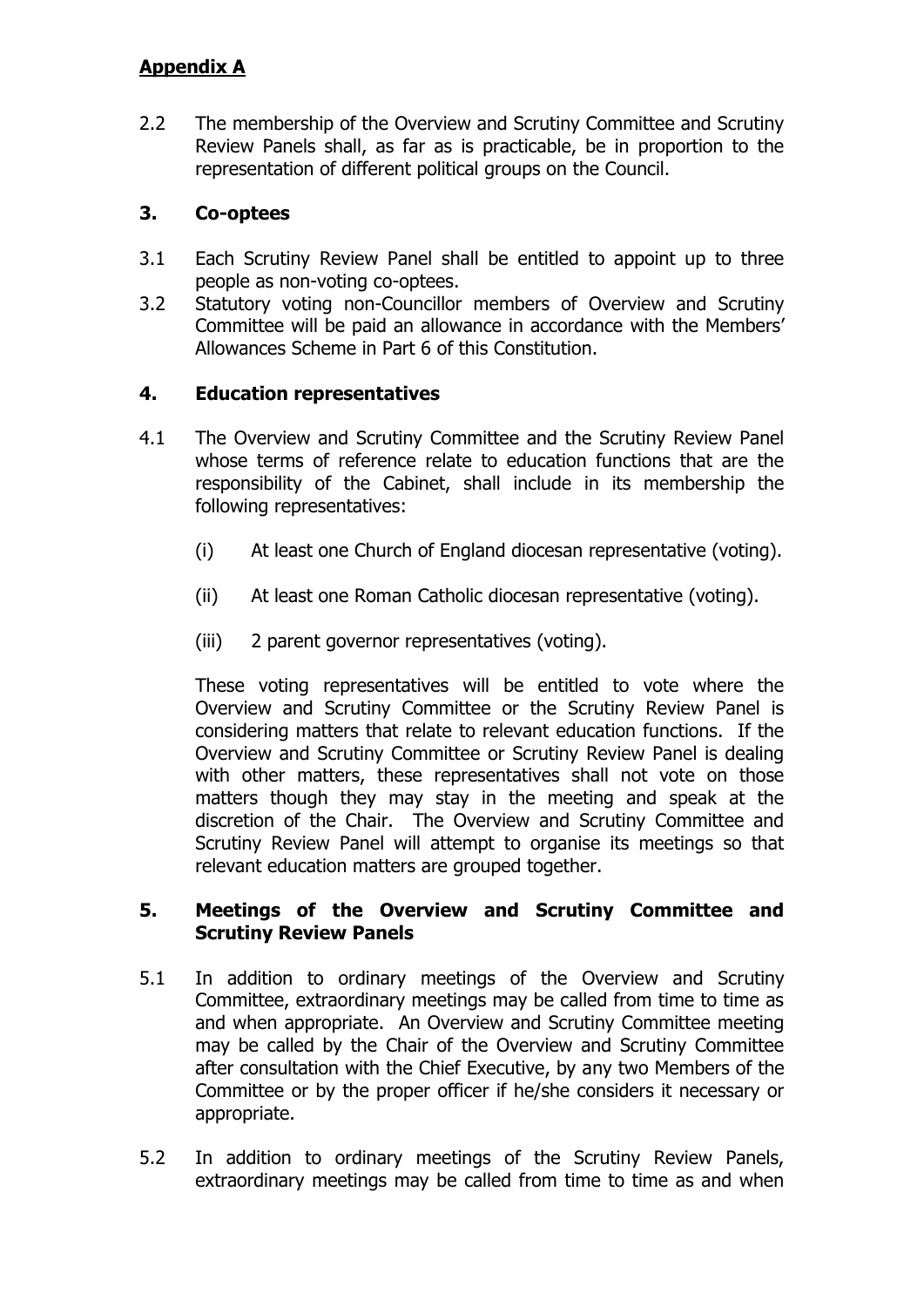appropriate. A Scrutiny Review Panel meeting may be called by the Chair of the Panel after consultation with the Chief Executive, by any two Members of the Committee or by the proper officer if he/she considers it necessary or appropriate.

### **6. Quorum**

The quorum for the Overview Scrutiny Committee and for each Scrutiny Review Panel shall be at least one quarter of its membership and not less than 3 voting members.

### **7. Chair of the Overview and Scrutiny Committee and Scrutiny Review Panels**

- 7.1 The Chair of the Overview and Scrutiny Committee will be appointed by the Council.
- 7.2 The Chair of the Overview and Scrutiny Committee shall resign with immediate effect if a vote of no confidence is passed by the Overview and Scrutiny Committee.
- 7.3 Chairs of Scrutiny Review Panels will be drawn from among the Councillors sitting on the Overview and Scrutiny Committee. Subject to this requirement, the Overview and Scrutiny Committee may appoint any person as it considers appropriate as Chair having regard to the objective of cross-party chairing in proportion to the political balance of the Council. The Scrutiny Review Panels shall not be able to change the appointed Chair unless there is a vote of no confidence as outlined in Article 6.5 in this Constitution.
- 7.4 The Chair of the Budget Scrutiny Review process will be drawn from among the opposition party Councillors sitting on the Overview and Scrutiny Committee. The Overview and Scrutiny Committee shall not be able to change the appointed Chair unless there is a vote of no confidence as outlined in Article 6.5 in this Constitution.

### **8. Work programme**

Overview and Scrutiny Committee will determine the future scrutiny work programme and will establish Scrutiny Review Panels to assist it to perform its functions. The Committee will appoint a Chair for each Scrutiny Review Panel.

### **9. Agenda items for the Overview and Scrutiny Committee**

9.1 Any member of the Overview and Scrutiny Committee shall be entitled to give notice to the proper officer that he/she wishes an item relevant to the functions of the Committee to be included on the agenda for the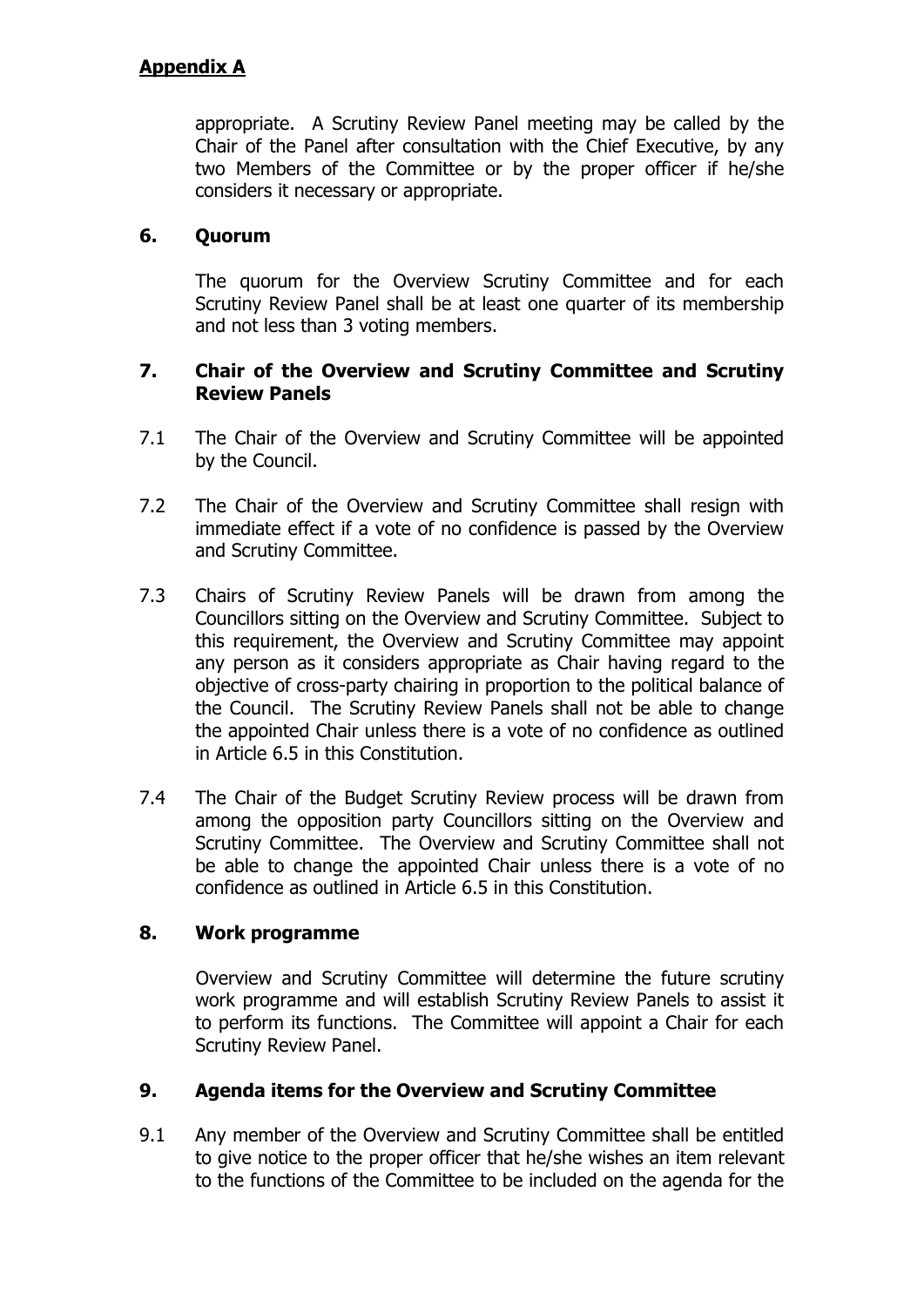next available meeting of the Committee. On receipt of such a request the proper officer will ensure that it is included on the next available agenda.

9.2 The Overview and Scrutiny Committee shall also respond, as soon as its work programme permits, to requests from the Council and, if it considers it appropriate, from the Cabinet to review particular areas of Council activity. Where they do so, the Overview and Scrutiny Committee shall report their findings and any recommendations back to the Cabinet within an agreed timescale.

### **10. Policy review and development**

- 10.1 The role of the Overview and Scrutiny Committee in relation to the development of the Council"s budget and policy framework is set out in the Budget and Policy Framework Procedure Rules in Part 4 of this constitution.
- 10.2 In relation to the development of the Council's approach to other matters not forming part of its policy and budget framework, the Overview and Scrutiny Committee and its Scrutiny Review Panels may make proposals to the Cabinet for developments insofar as they relate to matters within their terms of reference. The Scrutiny Review Panels must do so via the Overview and Scrutiny Committee.

### **11. Reports from the Overview and Scrutiny Committee**

Following endorsement by the Overview and Scrutiny Committee, final reports and recommendations will be presented to the next available Cabinet meeting. The procedure to be followed is set out in paragraphs 1.3 or 1.4 above.

#### **12. Making sure that overview and scrutiny reports are considered by the Cabinet**

- 12.1 The agenda for Cabinet meetings shall include an item entitled "Issues arising from Scrutiny'. Reports of the Overview and Scrutiny Committee referred to the Cabinet shall be included at this point in the agenda unless either they have been considered in the context of the Cabinet"s deliberations on a substantive item on the agenda or the Cabinet gives reasons why they cannot be included and states when they will be considered.
- 12.2 Where the Overview and Scrutiny Committee prepares a report for consideration by the Cabinet in relation to a matter where decision making power has been delegated to an individual Cabinet Member, a Committee of the Cabinet, an Area Committee, or an Officer, or under Joint Arrangements, then the Overview and Scrutiny Committee will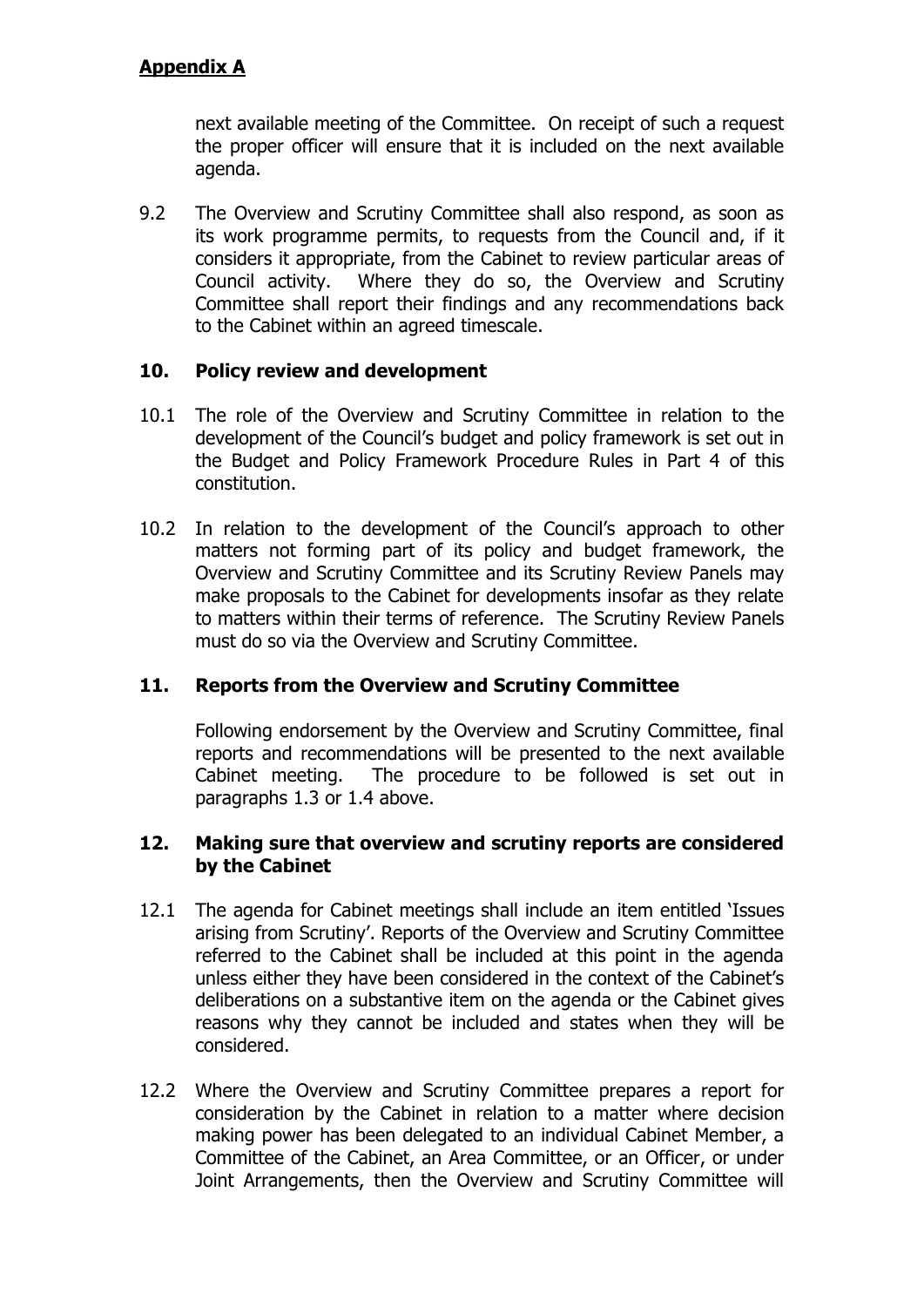also submit a copy of their report to that body or individual for consideration, and a copy to the proper officer. If the Member, committee, or officer with delegated decision making power does not accept the recommendations of the Overview and Scrutiny Committee, then the body/he/she must then refer the matter to the next appropriate meeting of the Cabinet for debate before making a decision.

#### **13. Rights and powers of Overview and Scrutiny Committee members**

### **13.1 Rights to documents**

- (i) In addition to their rights as Councillors, members of the Overview and Scrutiny Committee and Scrutiny Review Panels have the additional right to documents, and to notice of meetings as set out in the Access to Information Procedure Rules in Part 4 of this Constitution.
- (ii) Nothing in this paragraph prevents more detailed liaison between the Cabinet and the Overview and Scrutiny Committee and Scrutiny Review Panels as appropriate depending on the particular matter under consideration.

### **13.2 Powers to conduct enquiries**

The Overview and Scrutiny Committee and Scrutiny Review Panels may hold enquiries into past performance and investigate the available options for future direction in policy development and may appoint advisers and assessors to assist them in these processes. They may go on site visits, conduct public surveys, hold public meetings, commission research and do all other things that they reasonably consider necessary to inform their deliberations, within available resources. They may ask witnesses to attend to address them on any matter under consideration and may pay any advisers, assessors and witnesses a reasonable fee and expenses for doing so. Scrutiny Review Panels require the support of the Overview and Scrutiny Committee to do so.

### **13.3 Power to require Members and officers to give account**

(i) The Overview and Scrutiny Committee and Scrutiny Review Panels may scrutinise and review decisions made or actions taken in connection with the discharge of any Council functions (Scrutiny Review Panels will keep to issues that fall within their terms of reference). As well as reviewing documentation, in fulfilling the scrutiny role, it may require any Member of the Cabinet, the Head of Paid Service and/or any senior officer (at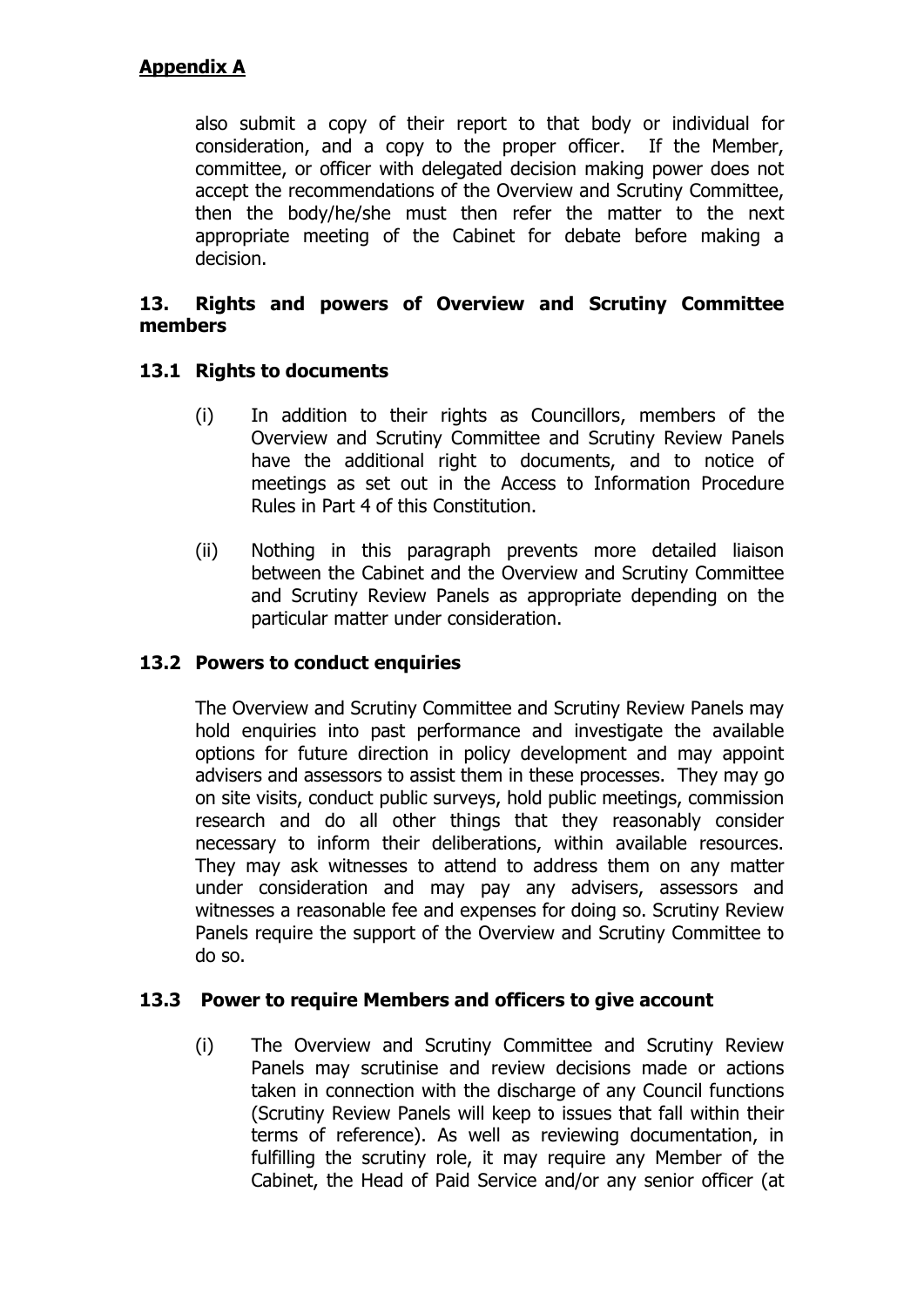second or third tier), and chief officers of the local National Health Service to attend before it to explain in relation to matters within their remit:

- (a) any particular decision or series of decisions;
- (b) the extent to which the actions taken implement Council policy (or NHS policy, where appropriate); and
- (c) their performance.

It is the duty of those persons to attend if so required. At the discretion of their Director, council officers below third tier may attend, usually accompanied by a senior manager. At the discretion of the relevant Chief Executive, other NHS officers may also attend overview and scrutiny meetings.

- (ii) Where any Member or officer is required to attend the Overview and Scrutiny Committee or Scrutiny Review Panel under this provision, the Chair of that body will inform the Member or proper officer. The proper officer shall inform the Member or officer in writing giving at least 10 working days notice of the meeting at which he/she is required to attend. The notice will state the nature of the item on which he/she is required to attend to give account and whether any papers are required to be produced for the Overview and Scrutiny Committee or Scrutiny Review Panel. Where the account to be given to Overview and Scrutiny Committee or Scrutiny Review Panel will require the production of a report, then the Member or officer concerned will be given sufficient notice to allow for preparation of that documentation.
- (iii) Where, in exceptional circumstances, the Member or officer is unable to attend on the required date, then the Overview and Scrutiny Committee or Scrutiny Review Panel shall in consultation with the Member or officer arrange an alternative date for attendance, to take place within a maximum of 10 days from the date of the original request.

### **14. Attendance by others**

The Overview and Scrutiny Committee or Scrutiny Review Panel may invite people other than those people referred to in paragraph 13 above to address it, discuss issues of local concern and/or answer questions. It may for example wish to hear from residents, stakeholders and Members and officers in other parts of the public sector and may invite such people to attend. Attendance is optional.

### **15. Call-in**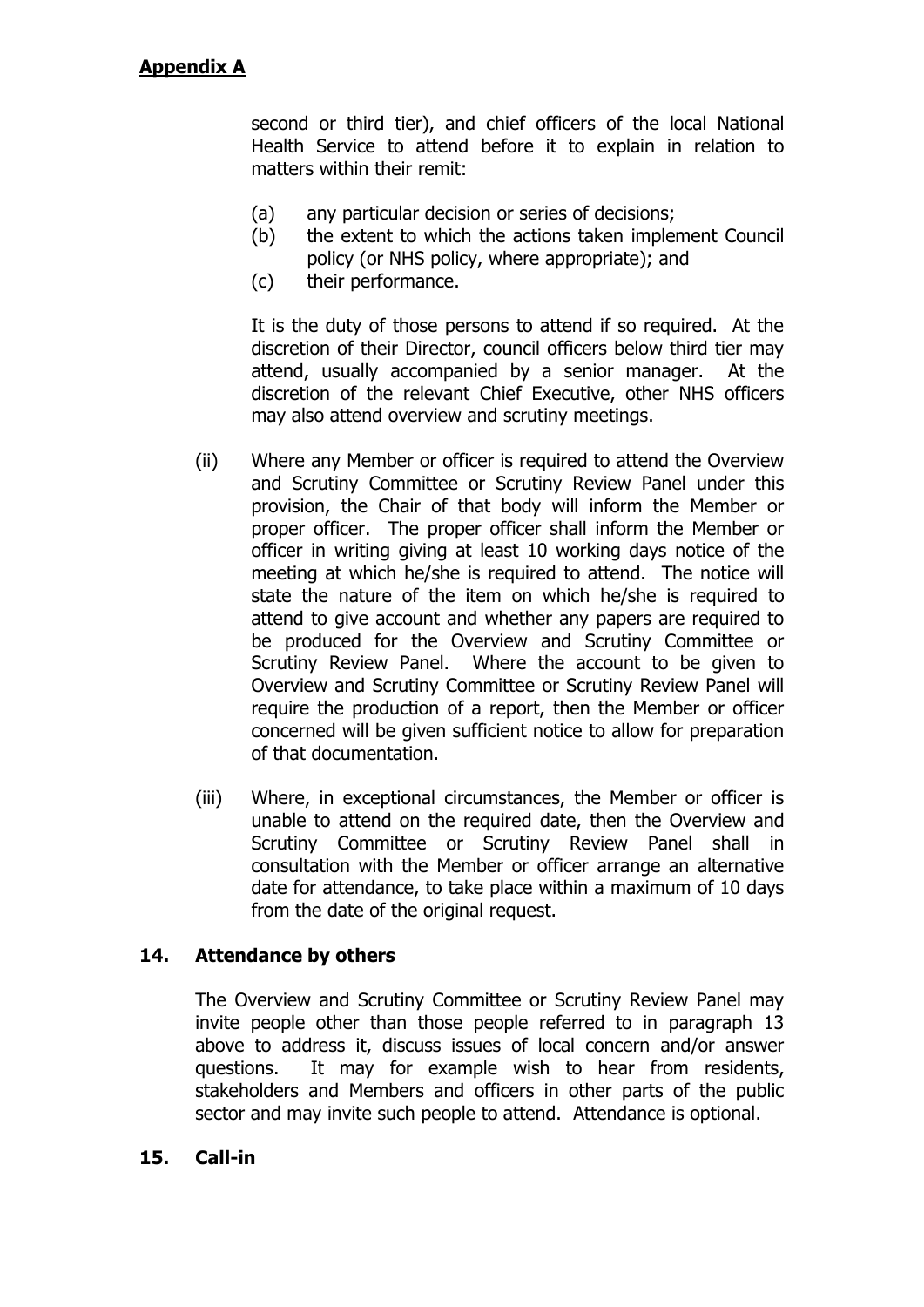The call-in procedure is dealt with separately at Part 4 Section H of the Constitution, immediately following these Overview and Scrutiny Procedure Rules.

### **16. Councillor Call for Action (CCfA)**

The Council has adopted a Protocol for handling requests by non-Committee Members that the Committee should consider any local government matter which is a matter of significant community concern. This procedure should only be a last resort once the other usual methods for resolving local concerns have failed. Certain matters such as individual complaints and planning or licensing decisions are excluded.

Requests for a CCfA referral should be made to the Democratic Services Manager. who will check with the Monitoring Officer that the request falls within the Protocol. The Councillor making the referral will be able to attend the relevant meeting of the Committee to explain the matter. Among other actions, the Committee may: (i) make recommendations to the Cabinet, Directors or partner agencies, (ii) ask officers for a further report, (iii) ask for further evidence from the Councillor making the referral, or (iv) decide to take no further action on the referral.

The Protocol is not included within this Constitution but will be subject to regular review by the Committee.

#### **17. Procedure at Overview and Scrutiny Committee meetings and meetings of the Scrutiny Review Panels.**

- (a) The Overview and Scrutiny Committee shall consider the following business as appropriate:
	- (i) apologies for absence;
	- (ii) urgent business;
	- (iii) declarations of interest;
	- (iv) minutes of the last meeting;
	- (v) deputations and petitions;
	- (vi) consideration of any matter referred to the Committee for a decision in relation to call-in of a key decision;
	- (vii) responses of the Cabinet to reports of the Committee;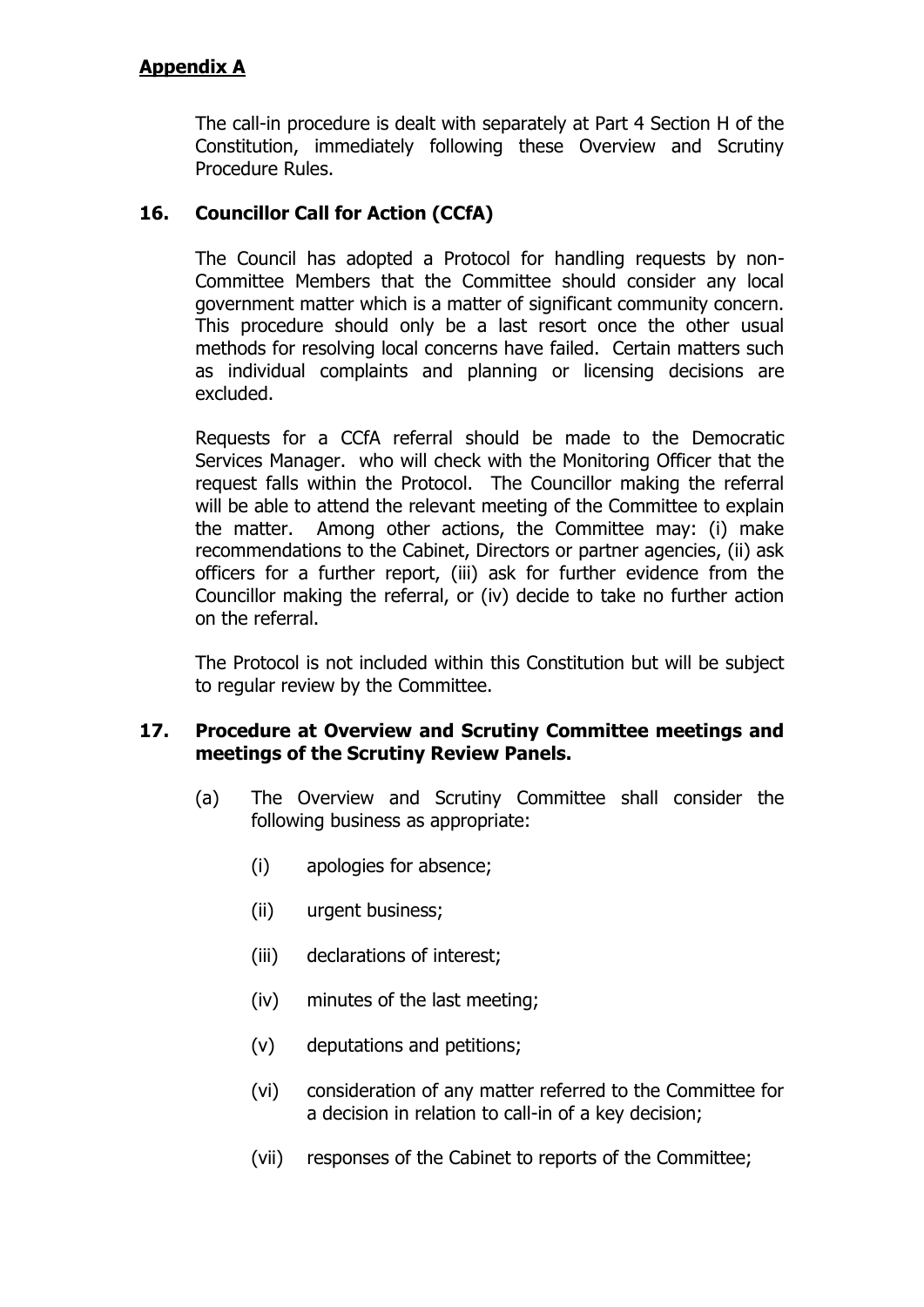(viii) business arising from Area Committees;

(ix) the business otherwise set out on the agenda for the meeting.

- (b) A Scrutiny Review Panel shall consider the following business as appropriate:
	- (i) minutes of the last meeting;
	- (ii) declarations of interest;
	- (iii) the business otherwise set out on the agenda for the meeting.
- (c) Where the Overview and Scrutiny Committee or Scrutiny Review Panel has asked people to attend to give evidence at meetings, these are to be conducted in accordance with the following principles:
	- (i) that the investigation be conducted fairly and all members of the Overview and Scrutiny Committee and Scrutiny Review Panels be given the opportunity to ask questions of attendees, to contribute and to speak;
	- (ii) that those assisting the Overview and Scrutiny Committee or Scrutiny Review Panel by giving evidence be treated with respect and courtesy;
	- (iii) that the investigation be conducted so as to maximise the efficiency of the investigation or analysis; and
	- (iv) that reasonable effort be made to provide appropriate assistance with translation or alternative methods of communication to assist those giving evidence.
- (d) Following any investigation or review, the Overview and Scrutiny Committee or Scrutiny Review Panel shall prepare a report, for submission to the Cabinet and shall make its report and findings public.

### **17A. Declarations Of Interest Of Members**

(a) If a member of the Overview and Scrutiny Committee or Scrutiny Review Panel has a disclosable pecuniary interest or a prejudicial interest as referred to in Members" Code of Conduct in any matter under consideration, then the member shall declare his or her interest at the start of the meeting or as soon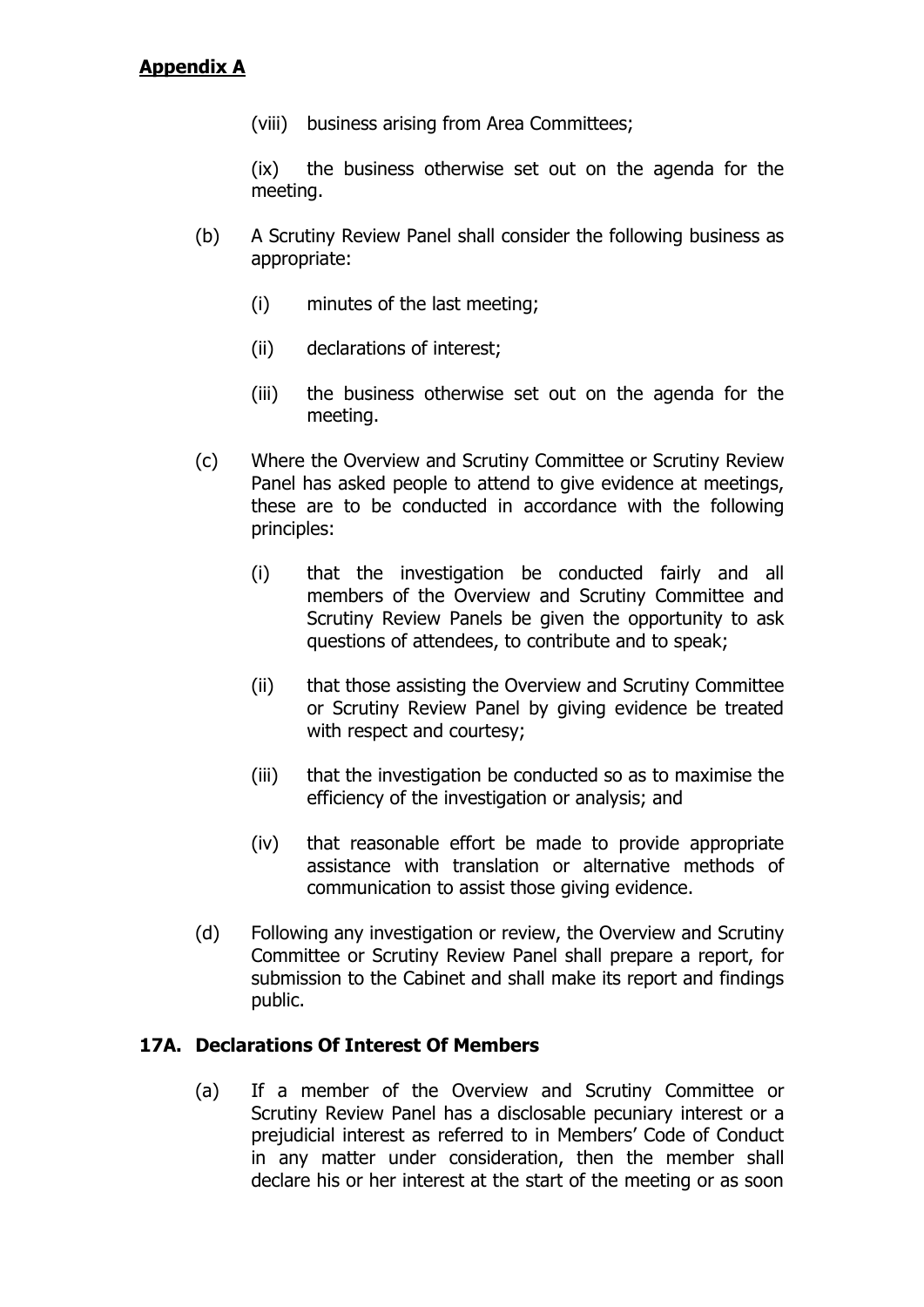as the interest becomes apparent. The member may not participate or participate further in any discussion of the matter or participate in any vote or further vote taken on the matter at the meeting and must withdraw from the meeting until discussion of the relevant matter is concluded unless that member has obtained a dispensation form the Council's Standards Committee.

(b) If a member of the Overview and Scrutiny Committee or Scrutiny Review Panel has a personal interest which is not a disclosable pecuniary interest nor a prejudicial interest, the member is under no obligation to make a disclosure at the meeting but may do so if he/she wishes.

# **18. The Party Whip**

Scrutiny is intended to operate outside the party whip system. However, when considering any matter in respect of which a Member of scrutiny is subject to a party whip the Member must declare the existence of the whip and the nature of it before the commencement of the Committee/Panel"s deliberations on the matter. The Declaration, and the detail of the whipping arrangements, shall be recorded in the minutes of the meeting.

The expression "party whip" can be taken to mean: "Any instruction given by or on behalf of a political group to any Councillor who is a Member of that group as to how that Councillor shall speak or vote on any matter before the Council or any committee or sub-committee, or the application or threat to apply any sanction by the group in respect of that Councillor should he/she speak or vote in any particular manner."

### **19. Matters within the remit of more than one Scrutiny Review Panel**

Should there be any overlap between the business of any Scrutiny Review Panels, the Overview and Scrutiny Committee is empowered to resolve the issue.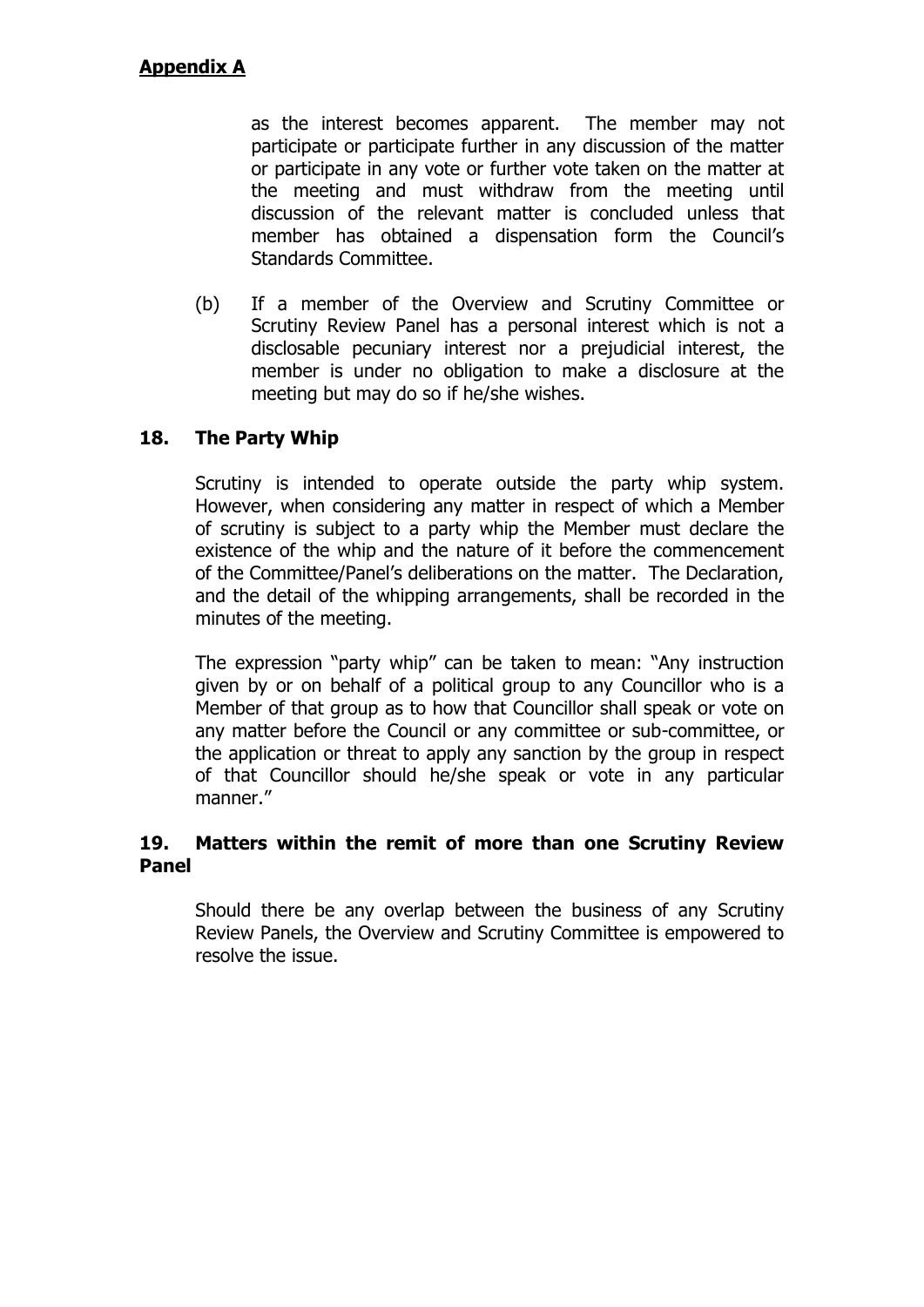# **PROTOCOL COVERING OVERVIEW AND SCRUTINY COMMITTEE (OSC)**

### **1. INTRODUCTION**

- 1.1 A key objective of Haringey's Governance Review 2010/11 was to ensure that the Overview and Scrutiny function can help the Council to make key decisions and develop policy in a useful and effective manner.
- 1.2 The Terms of Reference for the OSC is stated in the Council's Constitution (Part 3 Section C). The purpose of this protocol is to set out in detail the process by which the OSC will function.
- 1.3 This document will be subject to regular review along with other governance arrangements, to ensure that it remains updated in the light of experience.

### **2. AIMS OF THE OVERVIEW AND SCRUTINY COMMITTEE**

- 2.1 To provide a framework within which the work of the Council can be scrutinised in a constructive way that adds value to the Council's performance.
- 2.2 To help the Council to achieve its objectives by identifying areas for achieving excellence, and to carry out a scrutiny which identifies what needs to be done to improve the situation.
- 2.3 Not to duplicate work carried out by the Council, but provide an objective view of what needs to be done to improve the quality and cost effectiveness of services provided to local people.

# **3. RESPONSIBILITIES**

- 3.1 The OSC can scrutinise any matter which affects the authority's area or its residents' wellbeing.
- 3.2 The Local Government Act 2000, the Health and Social Care Act 2001, the Local Government & Public Involvement in Health Act 2007, and the Police and Justice Act 2006 give the OSC the power to:
	- (i) Review and scrutinise decisions made or actions taken in connection with the discharge of any of the functions of the Executive or Full Council;
	- (ii) Review and scrutinise local NHS-funded services, and to make recommendations to reduce health inequalities in the local community;
	- (iii) Review and scrutinise Crime Reduction Partnerships;<sup>1</sup>
	- (iv) Make reports and recommendations on any issue affecting the authority's area, to the Full Council, its Committees or Sub-Committees, the Executive, or other appropriate external body;

<sup>-</sup><sup>1</sup> Section 19 of the Police and Justice Act 2006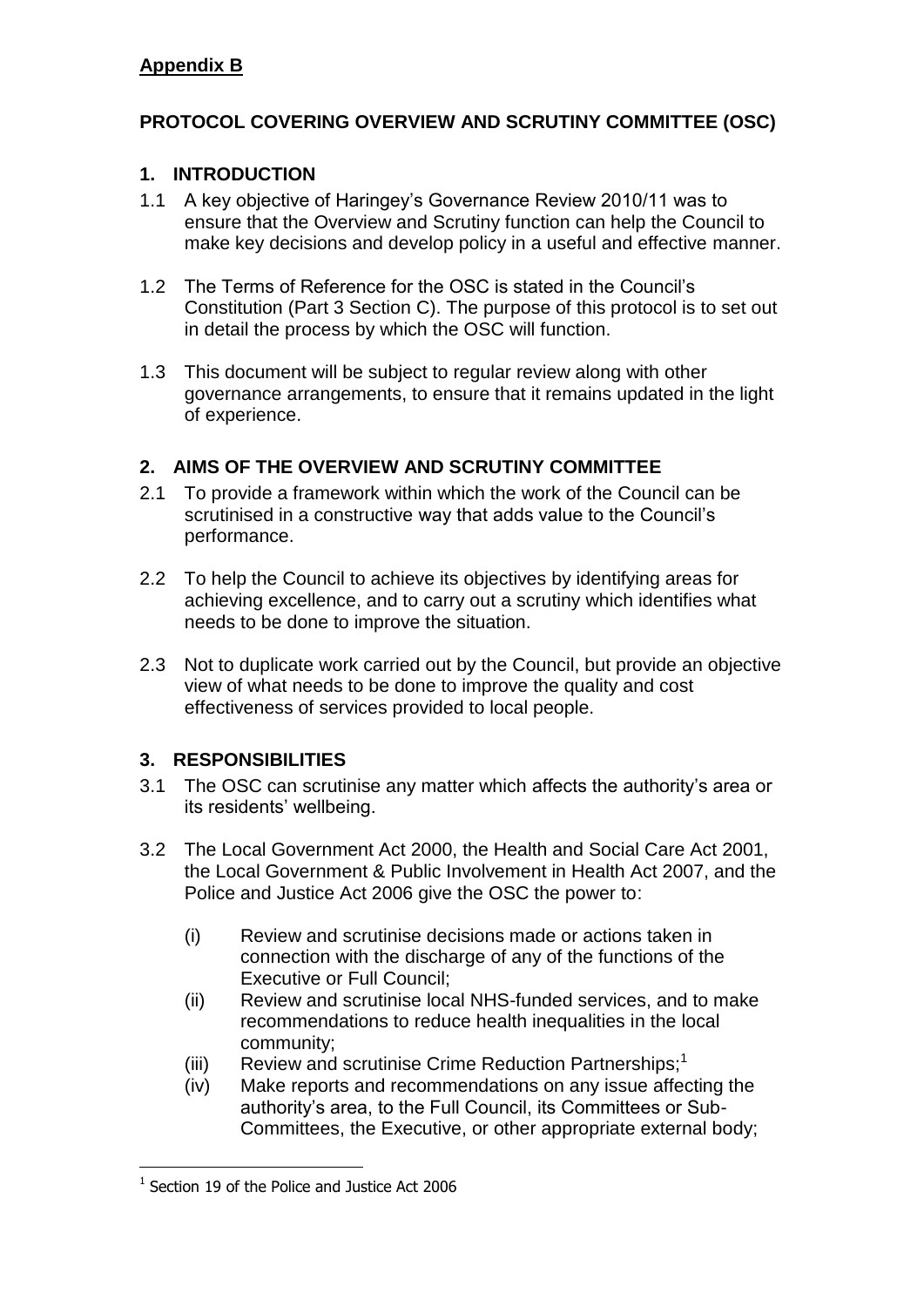- (v) "Call In" for reconsideration a decision made by the Executive;
- $(vi)$  Require information from relevant partner authorities;<sup>2</sup>
- (vii) Give notice to a relevant partner authority that they must have regard to scrutiny reports and recommendations on any local improvement targets.<sup>3</sup>
- 3.3 Scrutiny recommendations shall be responded to by the appropriate body within 2 months of receiving the recommendations.<sup>4</sup> Where a response is requested from NHS-funded bodies, the response shall be made within 28 days.<sup>5</sup>
- 3.4 The OSC shall be responsible for scrutinising the draft Treasury Management Strategy Statement (TMSS) annually before its adoption by full Council, in accordance with the Council's Constitution (Part 4 Section I).
- 3.5 The OSC shall respond to a Councillor Call for Action (CCfA) referral, which will be handled in accordance with the Council's Constitution (Part 4 Section G).

### Scrutiny Review Panels

- 3.6 The Overview and Scrutiny Committee shall establish 4 standing Scrutiny Review Panels, to examine designated public services.
- 3.7 The Overview and Scrutiny Committee shall determine the terms of reference of each Scrutiny Review Panel. If there is any overlap between the business of the Panels, it is the responsibility of the Overview and Scrutiny Committee to resolve this issue.
- 3.8 Areas which are not covered by the 4 standing Scrutiny Review Panels shall be the responsibility of the main Overview and Scrutiny Committee.

# **4. MEMBERSHIP AND CHAIR**

- 4.1 The Overview and Scrutiny Committee shall comprise 5 members, and be politically proportionate as far as possible. The Committee shall also comprise statutory education representatives, who shall have voting rights solely on education matters. The membership shall be agreed by the Group Leaders, Chief Executive and Monitoring Officer, and ratified each year at the Annual Council Meeting.
- 4.2 The chair of the OSC shall be a member of the majority group. The vicechair shall be a member of the largest minority group. These appointments shall be ratified each year at the Annual Council Meeting.

# Scrutiny Review Panels

-

<sup>&</sup>lt;sup>2</sup> Section 121 of the Local Government and Public Involvement in Health Act 2007

 $3$  Section 122(21C) of the Local Government and Public Involvement in Health Act

<sup>4</sup> Ibid section 122 (21B)

<sup>&</sup>lt;sup>5</sup> Regulation 3 of Local Authority (Overview and Scrutiny Committees Health Scrutiny Functions) Regulations 2002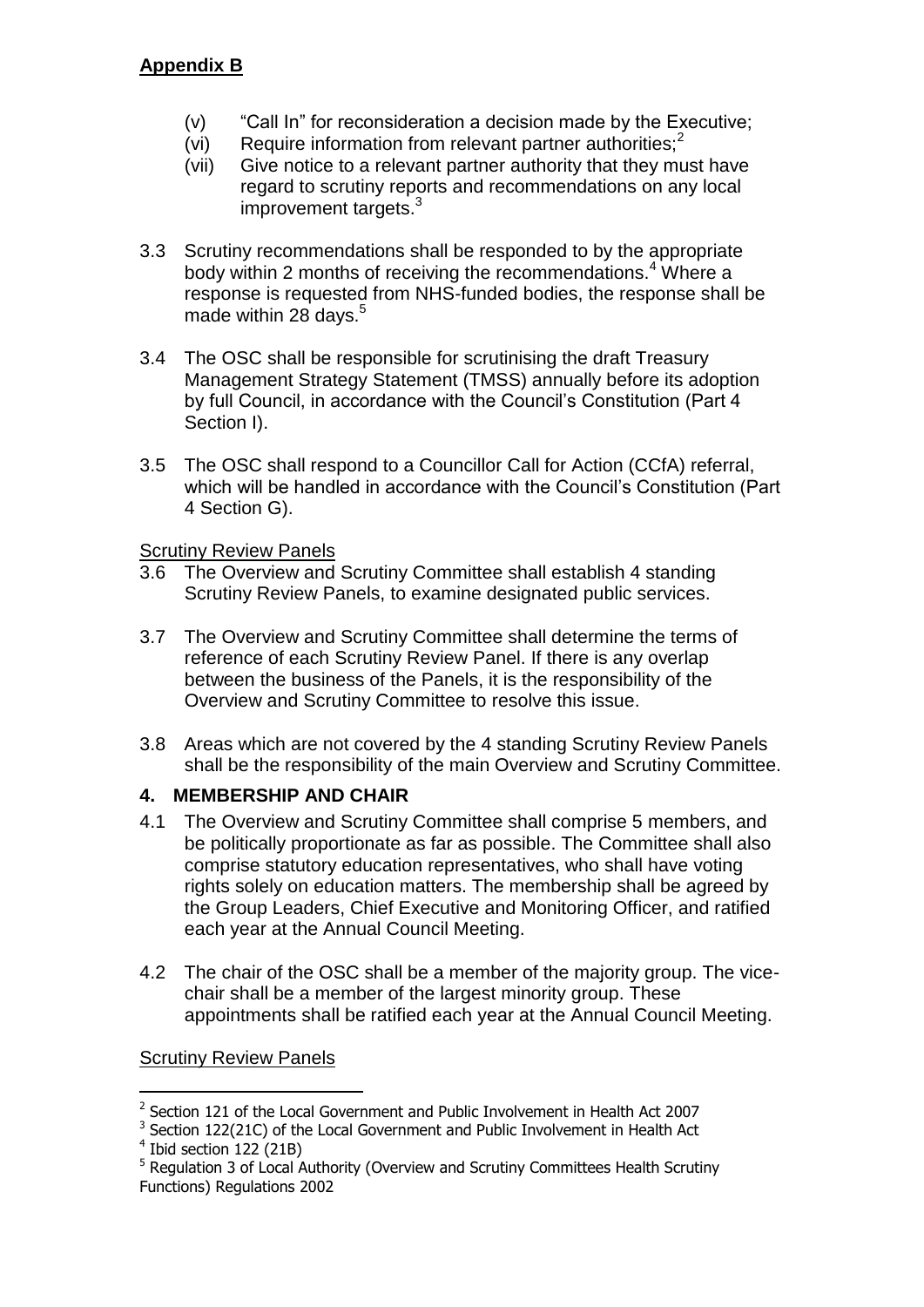### **Appendix B**

- 4.3 The chair of each Scrutiny Review Panel shall be a member of the OSC, and shall be determined by the OSC at their first meeting.
- 4.4 It is intended that each Scrutiny Review Panel shall be comprised of between 3 and 7 members, and be politically proportionate as far as possible. It is intended that other than the chair, the other members are non-executive members who do not sit on the OSC.
- 4.5 Each Scrutiny Review Panel shall be entitled to appoint up to three nonvoting co-optees.
- 4.6 If there is a Children and Young People's Scrutiny Review Panel, the membership shall include the statutory education representatives of OSC. It is intended that the education representatives would also attend the Overview and Scrutiny Committee meetings where reports from a relevant Scrutiny Review Panel are considered.

#### **5. MEETING FREQUENCY AND FORMAT**

- 5.1 The intention is that OSC shall hold 6 scheduled meetings each year. One meeting, at the start of the civic year, shall agree the annual work programme of the OSC. One meeting, in January, shall consider the budget scrutiny reports from each Scrutiny Review Panel. The remaining meetings shall undertake the work programme and consider the reports from the Scrutiny Review Panels.
- 5.2 An extraordinary meeting of the OSC may be called in accordance with the Council's Constitution (Part 4 Section G).
- 5.3 The agenda and papers for OSC shall be circulated to all members and relevant partners at least 5 clear days before the meeting.
- 5.4 There shall be a standing item on OSC meeting agendas to receive feedback from Area Committees. Area Committee Chairs shall be able to attend OSC meetings, and ask questions.
- 5.5 Members of the Council may Call In a decision of the Executive, or any Key Decision made under delegated powers, within 5 working days of the decision being made. The full procedure is given in the Council's Constitution (Part 4 Section H).
- 5.6 Pre-decision scrutiny on forthcoming Cabinet decisions shall only be undertaken at scheduled OSC meetings, in adherence with the Council's Forward Plan.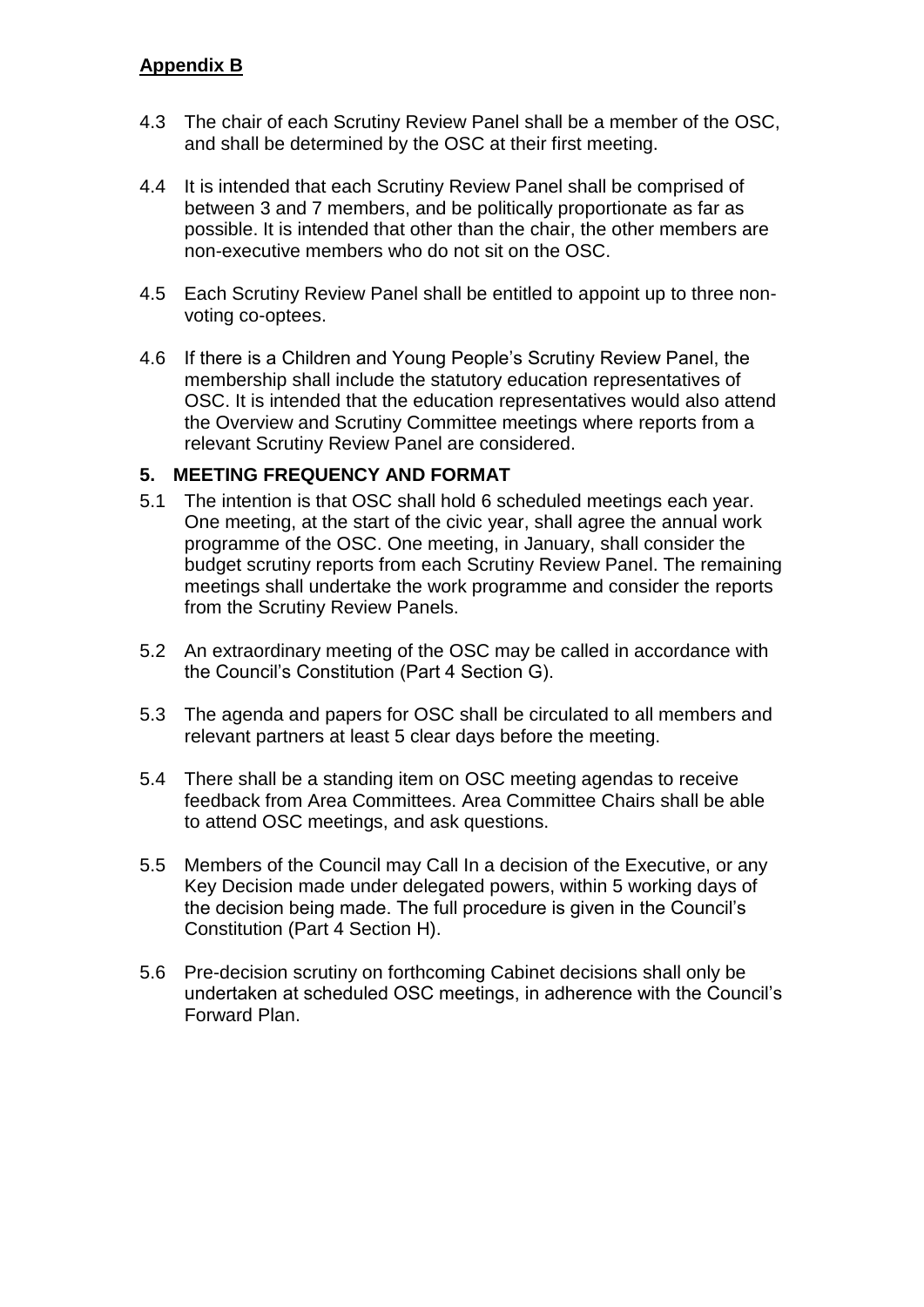### **Appendix B**

#### Scrutiny Review Panels

- 5.7 It is intended that each Scrutiny Review Panel shall hold 4 scheduled meetings each year.
- 5.8 An extraordinary meeting of a Scrutiny Review Panel may be called in accordance with the Council's Constitution (Part 4 Section G).
- 5.9 The agenda and papers for Scrutiny Review Panels shall be circulated to all members and relevant partners at least 5 clear days before the meeting.

#### **6. PROCESS FOR CABINET INVOLVEMENT**

- 6.1 The OSC shall develop recommendations for arrangements to focus its resources and time available on effective scrutiny of the Cabinet, within the guidance of this protocol. It is not intended that this will include submitting written questions to Cabinet members, in advance of an OSC meeting. The recommended arrangements shall be jointly discussed with the Cabinet prior to the first meeting of OSC.
- 6.2 The Leader of the Council and Chief Executive shall be invited to OSC once a year, at the meeting when the Committee's work programme is set. This shall be an opportunity to jointly discuss the Council's priorities for the next year.
- 6.3 The Leader/ Cabinet Member attending an OSC or Scrutiny Review Panel meeting may be accompanied and assisted by any service officers they consider necessary. The Member may invite an officer attending to answer a question on their behalf.

### **7. THE OSC WORK PROGRAMME**

- 7.1 The Council's Policy, Intelligence and Partnerships Unit shall coordinate the work programme of the OSC at the beginning of each civic year.
- 7.2 Any partner, member or service user may suggest an item for scrutiny. The OSC shall have regard to all such suggestions when they decide their work programme.
- 7.3 The OSC and Scrutiny Review Panels are able to request reports from the following areas to enable its scrutiny role, which shall be identified in the OSC's work programme:

### (i) **Performance Reports;**

- (ii) **One off reports** on matters of national or local interest or concern;
- (iii) Issues arising out of **internal and external assessment**;

(iv) Issues on which the Cabinet or officers would like **the Committee's views or support**;

(v) Reports on **strategies and policies** under development;

(vi) **Progress reports** on implementing previous scrutiny

recommendations accepted by the Cabinet or appropriate Executive body.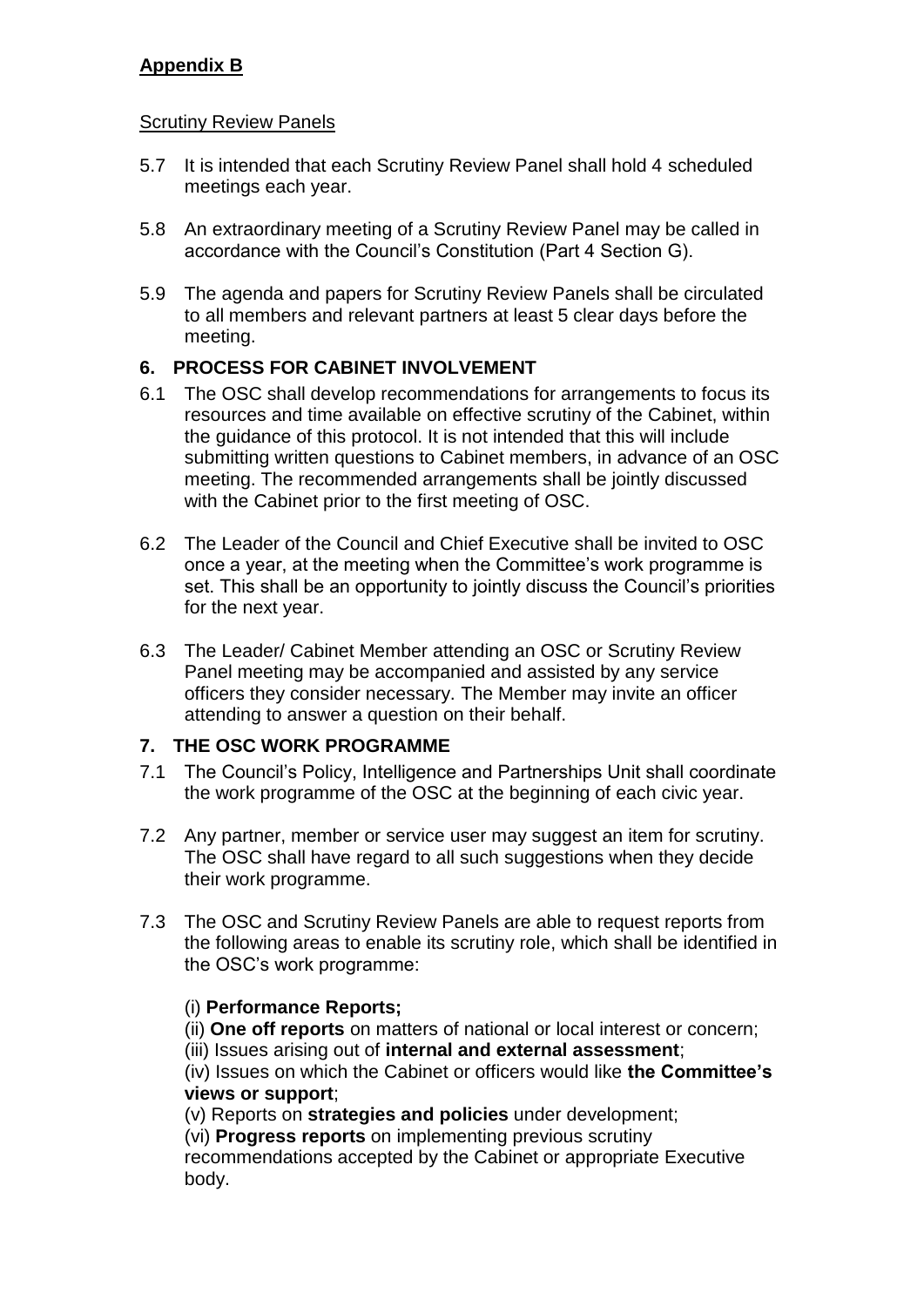7.4 In deciding their work programme for the year, the OSC and Scrutiny Review Panels shall determine how partnership bodies shall be scrutinised within the boundaries of scheduled meetings.

### **8. BUDGET SCRUTINY REVIEW**

- 8.1 The budget shall be scrutinised by each Scrutiny Review Panel, in their respective areas. Their reports shall go to the OSC for approval. The areas of the budget which are not covered by the Scrutiny Review Panels shall be considered by the main OSC.
- 8.2 A lead OSC member from the largest opposition group shall be responsible for the co-ordination of the Budget Scrutiny process and recommendations made by respective Scrutiny Review Panels relating to the budget.
- 8.3 To allow the OSC to scrutinise the budget in advance of it formally being set and convey those recommendations to the Cabinet, the following timescale is suggested:
	- **Scrutiny Review Panel Meetings: May to November** Each Scrutiny Review Panel shall undertake budget scrutiny in their respective areas, to be overseen by the lead member referred to in paragraph 9.2. Between May and November, this shall involve scrutinising the 3-year Medium Term Financial Plan approved at the budget-setting full Council meeting in February.
	- **Cabinet report on the new 3-year Medium Term Financial Plan to members of the OSC: December** The Cabinet shall release their report on the new 3-year Medium

Term Financial Plan to members of the OSC, following their meeting to agree the proposals in December.

#### **Scrutiny Review Panel Meetings: January**

Overseen by the lead member referred to in paragraph 9.2, each Scrutiny Review Panel shall hold a meeting following the release of the December Cabinet report on the new 3-year Medium Term Financial Plan. Each Panel shall consider the proposals in this report, for their respective areas, in addition to their budget scrutiny already carried out. The Scrutiny Review Panels may request that the Cabinet Member for Finance and Sustainability and/or Senior Officers attend these meetings to answer questions.

**OSC Meeting: January**

Each Scrutiny Review Panel shall submit their final budget scrutiny report to the OSC meeting in January containing their recommendations/proposal in respect of the budget for ratification by the OSC.

**Cabinet Meeting: February**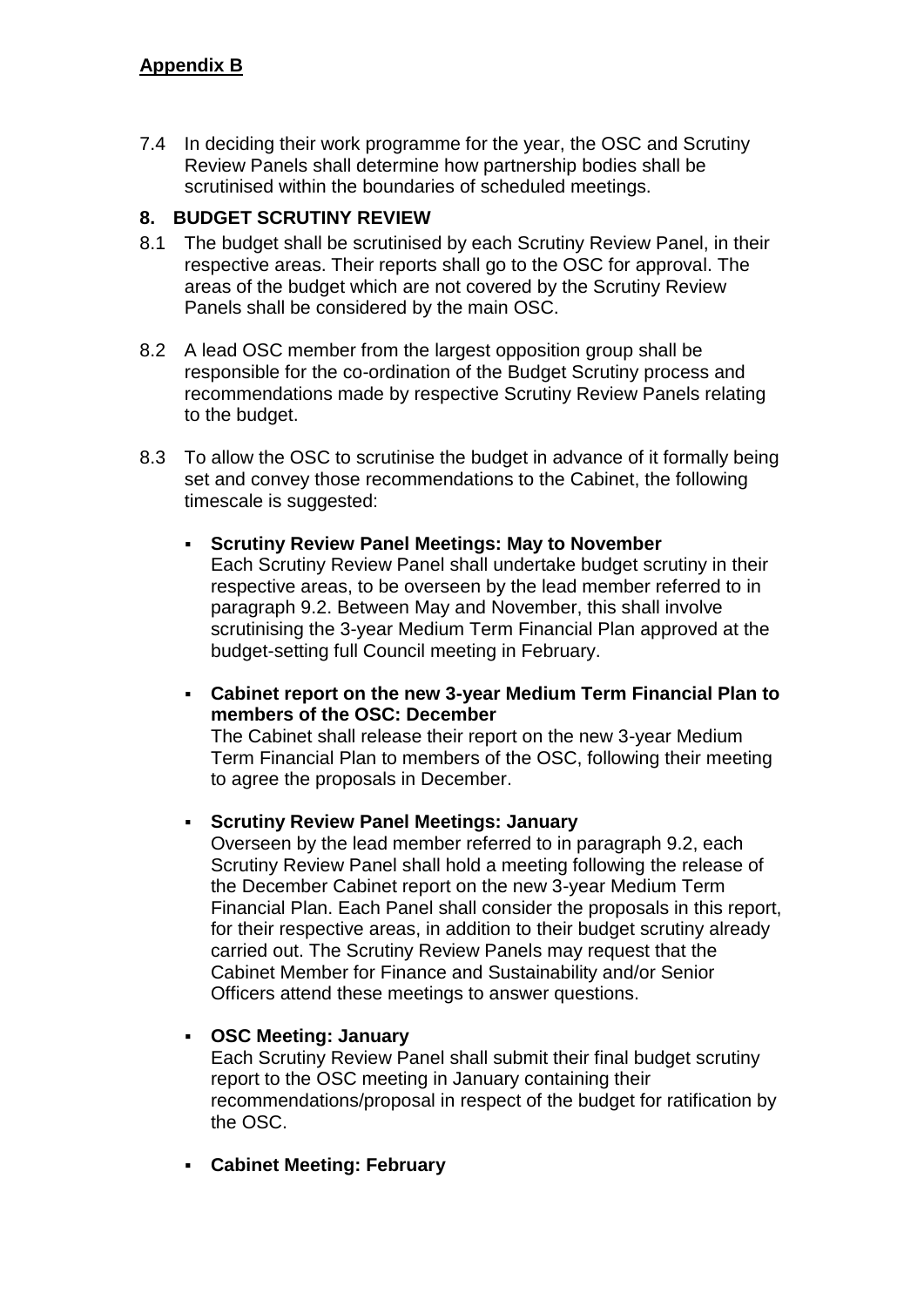### **Appendix B**

The recommendations from the Budget Scrutiny process, ratified by the OSC, shall be fed back to Cabinet. As part of the budget setting process, the Cabinet will clearly set out its response to the recommendations/ proposals made by the OSC in relation to the budget.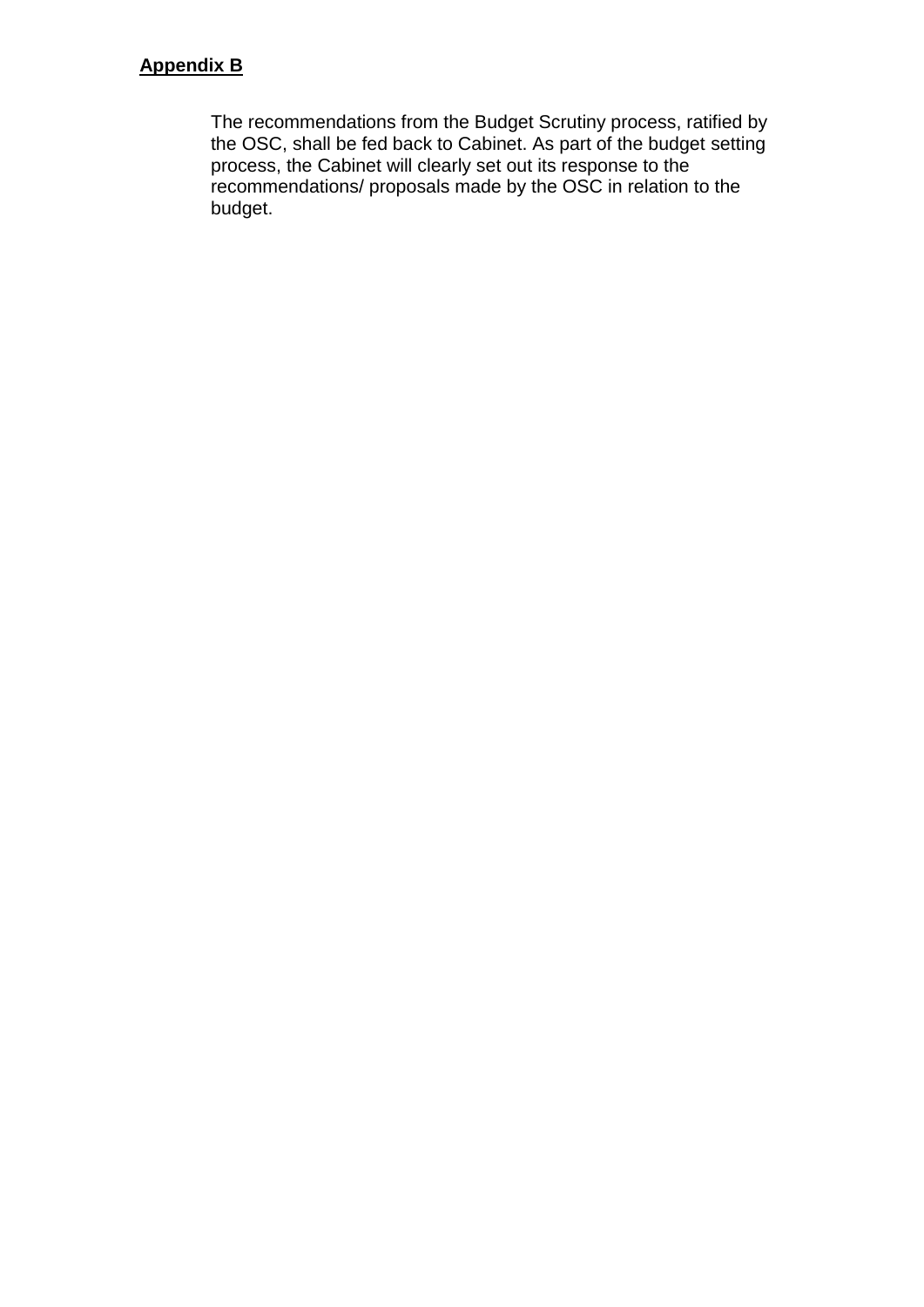# **Overview & Scrutiny Remits and Membership 2017/18**

| <b>Scrutiny Body</b>                                                                                                                                                                                                         | <b>Areas of Responsibility</b>                                                                                                                                                                                                                                                  | <b>Cabinet Links</b>                                                                              |
|------------------------------------------------------------------------------------------------------------------------------------------------------------------------------------------------------------------------------|---------------------------------------------------------------------------------------------------------------------------------------------------------------------------------------------------------------------------------------------------------------------------------|---------------------------------------------------------------------------------------------------|
| <b>Overview &amp; Scrutiny Committee</b><br>Cllrs Wright (Chair),<br>Connor (Vice Chair),<br>Gallagher,<br>Hearn,<br>Ibrahim,<br>The Committee shall also<br>comprise statutory education<br>representatives, who shall have | Communications;<br>Corporate policy and strategy;<br>Council performance;<br>External partnerships;<br>Strategic transport;<br>Growth and inward investment;                                                                                                                    | Cllr Kober,<br>Leader of the Council                                                              |
|                                                                                                                                                                                                                              | Capital strategy<br><b>Customer Services:</b><br><b>Customer Transformation Programme;</b><br>Leisure Centres.                                                                                                                                                                  | Cllr Ejiofor,<br>Deputy Leader and Cabinet Member for<br><b>Customer Services</b>                 |
| voting rights solely on education<br>matters                                                                                                                                                                                 | Council finances and budget                                                                                                                                                                                                                                                     | Cllr Arthur,<br>Cabinet Member for Finance and Health                                             |
|                                                                                                                                                                                                                              | Equalities;<br>Voluntary sector;<br><b>Community Strategy</b>                                                                                                                                                                                                                   | Cllr Ayisi,<br><b>Cabinet Member for Communities</b>                                              |
|                                                                                                                                                                                                                              | Corporate programme;<br><b>Council IT shared services:</b><br>Procurement & commercial partnerships;<br>Corporate governance;<br><b>Shared Service Centre;</b><br>Council HR & staff wellbeing;<br><b>Accommodation Strategy;</b><br>Community buildings;<br>Corporate property | Cllr Demirci,<br><b>Cabinet Member for Corporate Resources</b>                                    |
|                                                                                                                                                                                                                              | Growth strategy delivery;<br>Social inclusion                                                                                                                                                                                                                                   | Cllr Goldberg,<br>Cabinet Member for Economic Development,<br>Social Inclusion and Sustainability |
|                                                                                                                                                                                                                              | Libraries;<br>Culture                                                                                                                                                                                                                                                           | Cllr Vanier,<br>Cabinet Member for Adult Social Care and<br>Culture                               |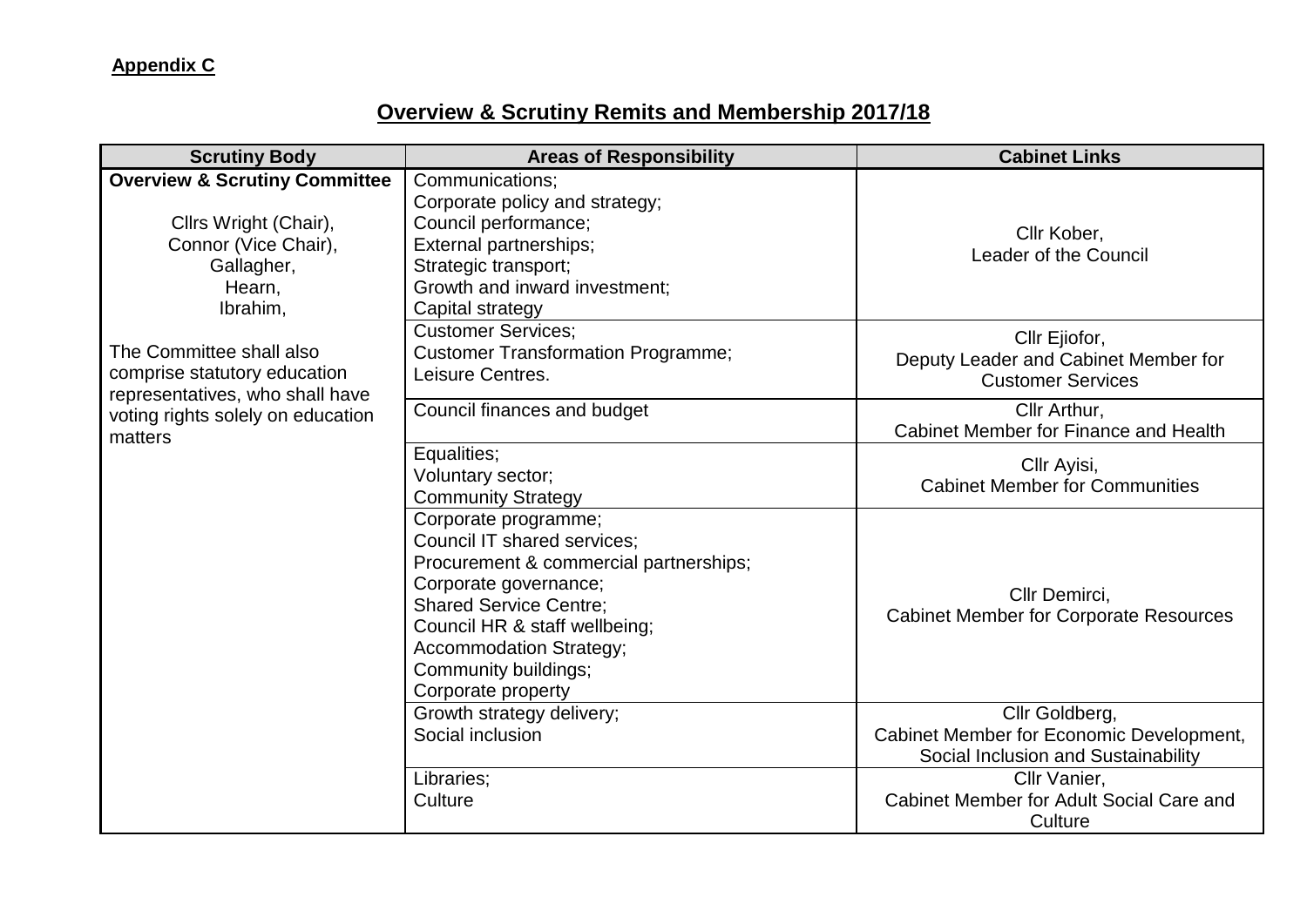| <b>Scrutiny Body</b>                                                                                                    | <b>Areas of Responsibility</b>                                                                                                                                                                                                       | <b>Cabinet Links</b>                                                                                                                                      |
|-------------------------------------------------------------------------------------------------------------------------|--------------------------------------------------------------------------------------------------------------------------------------------------------------------------------------------------------------------------------------|-----------------------------------------------------------------------------------------------------------------------------------------------------------|
| <b>Adults &amp; Health Scrutiny Panel</b><br>Cllrs Connor (Chair),<br>Adamou,                                           | Public Health;<br>Health devolution pilots;<br>Health and social care integration & commissioning;<br>Working with CCG and NHS                                                                                                       | Cllr Arthur,<br>Cabinet Member for Finance and Health                                                                                                     |
| Beacham,<br>Berryman,<br>Griffith,                                                                                      | <b>Adult Social Care:</b><br>Safeguarding adults;<br>Adults with disabilities and additional needs                                                                                                                                   | Cllr Vanier,<br>Cabinet Member for Adult Social Care and<br>Culture                                                                                       |
| Mitchell,<br>Ozbek                                                                                                      | Tackling unemployment and worklessness;<br>Adult learning and skills                                                                                                                                                                 | Cllr Goldberg,<br>Cabinet Member for Economic Development,<br>Social Inclusion and Sustainability                                                         |
| <b>Children &amp; Young People</b><br><b>Scrutiny Panel</b><br>Cllrs Hearn (Chair),<br>M Blake,<br>Elliott,<br>Mallett, | Schools and education;<br>Safeguarding children;<br>Early years and child care;<br>Adoption and fostering;<br>Looked-after children;<br>Children with disabilities and additional needs;<br>Children to adult social care transition | Cllr Weston,<br><b>Cabinet Member for Children and Families</b>                                                                                           |
| Morris,<br>Rice,<br>plus the statutory education<br>representatives of OSC                                              | Post 16 education<br>Youth services and youth offending                                                                                                                                                                              | Cllr Goldberg,<br>Cabinet Member for Economic Development,<br>Social Inclusion and Sustainability<br>Cllr Ayisi,<br><b>Cabinet Member for Communities</b> |